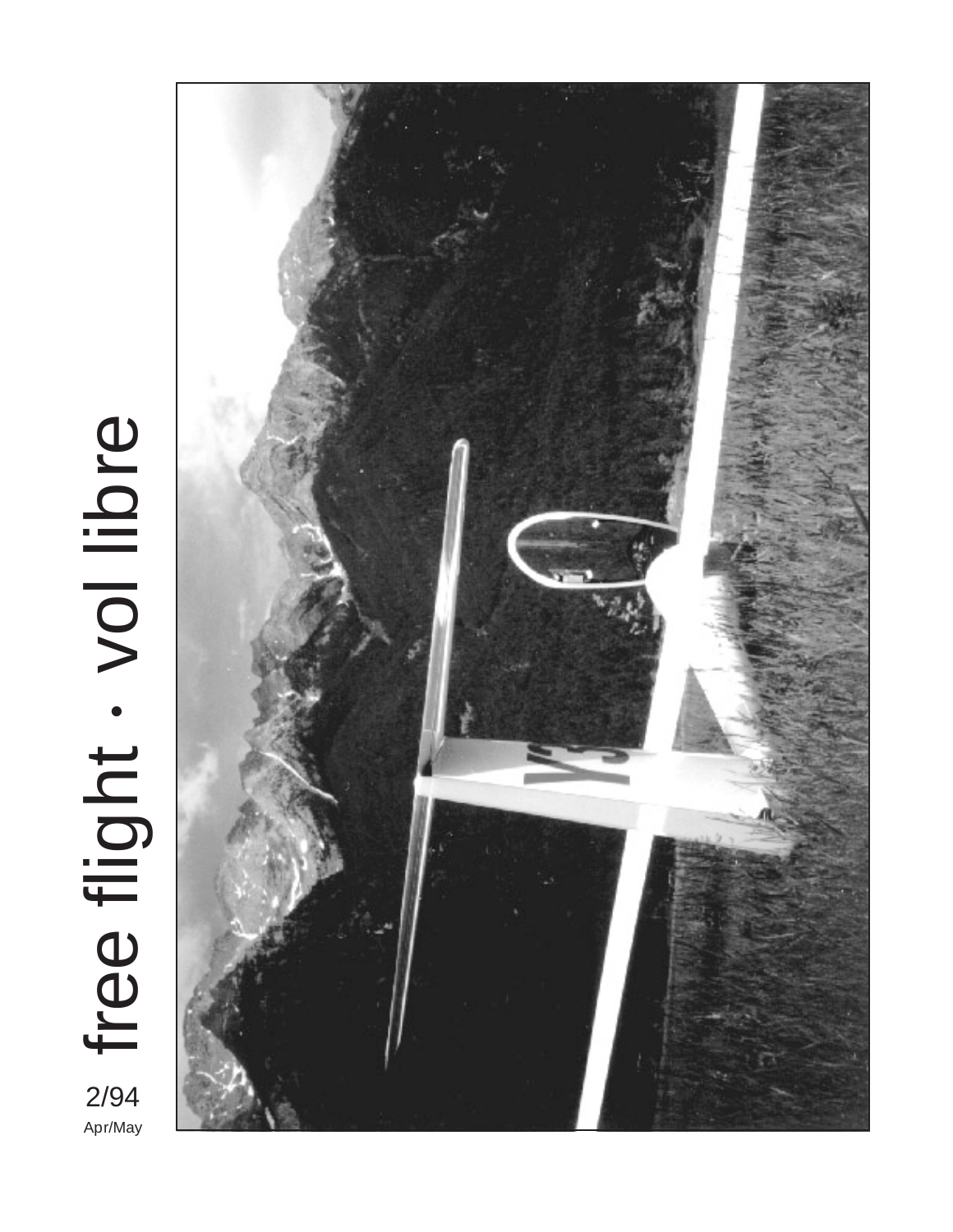# **LIAISON**



The first words of this column will be to acknowledge the contribution of Al Sunley who, at the last AGM, stepped down after three years as president and many more as Alberta zone director. Al was at the helm of our association during some of the most difficult years of the last decade and he did have to thermal around some severe difficulties. Should you see Al around the field in Edmonton, please stop and say thank you for his diligent contribution.

In the event you might be interested in what the almost new kid on the board has in mind, let me say that I want to focus the action of SAC, its board of directors, and committees on two objectives that could be called S&R. While it is not Search & Rescue that I am talking about, I am referring to SAFETY & RECRUITING.

Let's talk SAFETY first. Our track record of the last five years has been inconsistent and 1993 was absolutely catastrophic. Hull claims accounted for 127% of hull premiums. Other than the human sufferings associated with such a record, there are some rather disturbing consequences both long term and short term. First of all, our premiums are increasing 6–2/3% in 1994. Secondly, or insurance committee does not have much of a position to negotiate from. Insurers are not flocking to our door to beg for our business, to say the least. Lastly this situation does not fare well in any negotiations we may have with Transport Canada in view of regulating our sport ourselves.

RECRUITING is the other urgent task on hand. Our membership has declined over the last two years. We have been able, through the efforts of Jim McCollum, Joan McCagg and Al Sunley, to maintain our services through cost reductions. We have probably reached the end of this avenue. If we want to increase services, training, and I believe we have to, we need to spread the cost over many more people. Since SAC cannot recruit on its own, I am pleading with every club in the land to start on an aggressive recruiting program for this year. We now have in stock a series of postcard size micro–posters that are ideal for posting everywhere. A bunch is on its way to your club now FREE. Use them well.

J'ignore si la chronique du président n'a jamais été écrite dans la langue de Molière, mais je compte le faire aussi souvent que possible. De plus cette chronique ne sera pas une traduction de la version anglaise. J'aurais l'impression d'insulter votre intelligence en le faisant puisque l'immense majorité d'entre vous lisez l'anglais. De plus, nos amis anglophones qui comprennent notre langue y trouveront aussi leur compte.

Si vous avez lu mon rapport 1993 en tant que directeur de la zone Québec, vous savez mon sentiment sur la performance des clubs québécois au sujet de la sécurité. Nous devons nous attaquer à ce fléau en priorité. Le comité Entraînement & Sécurité est non seulement à votre disposition mais de plus a comme objectif de provoquer la création de comité de sécurité dans tous les clubs. C'est un service gratuit que vous vaut votre adhésion à L'ACVV. À vous de jouer.

Peu de temps avant d'écrire ces lignes, un accord de principe est intervenu entre les membres d'Appalachian et de Champlain pour consolider ces deux organisations. J'ai tout lieu de croire que la même chose pourrait arriver entre Sportair et Outardes. On peut être peiné de voir deux clubs disparaître. Mais dans les faits, on doit se réjouir de voir que deux clubs encore plus viables et dynamiques émergeront.

## **Pierre Pépin**, president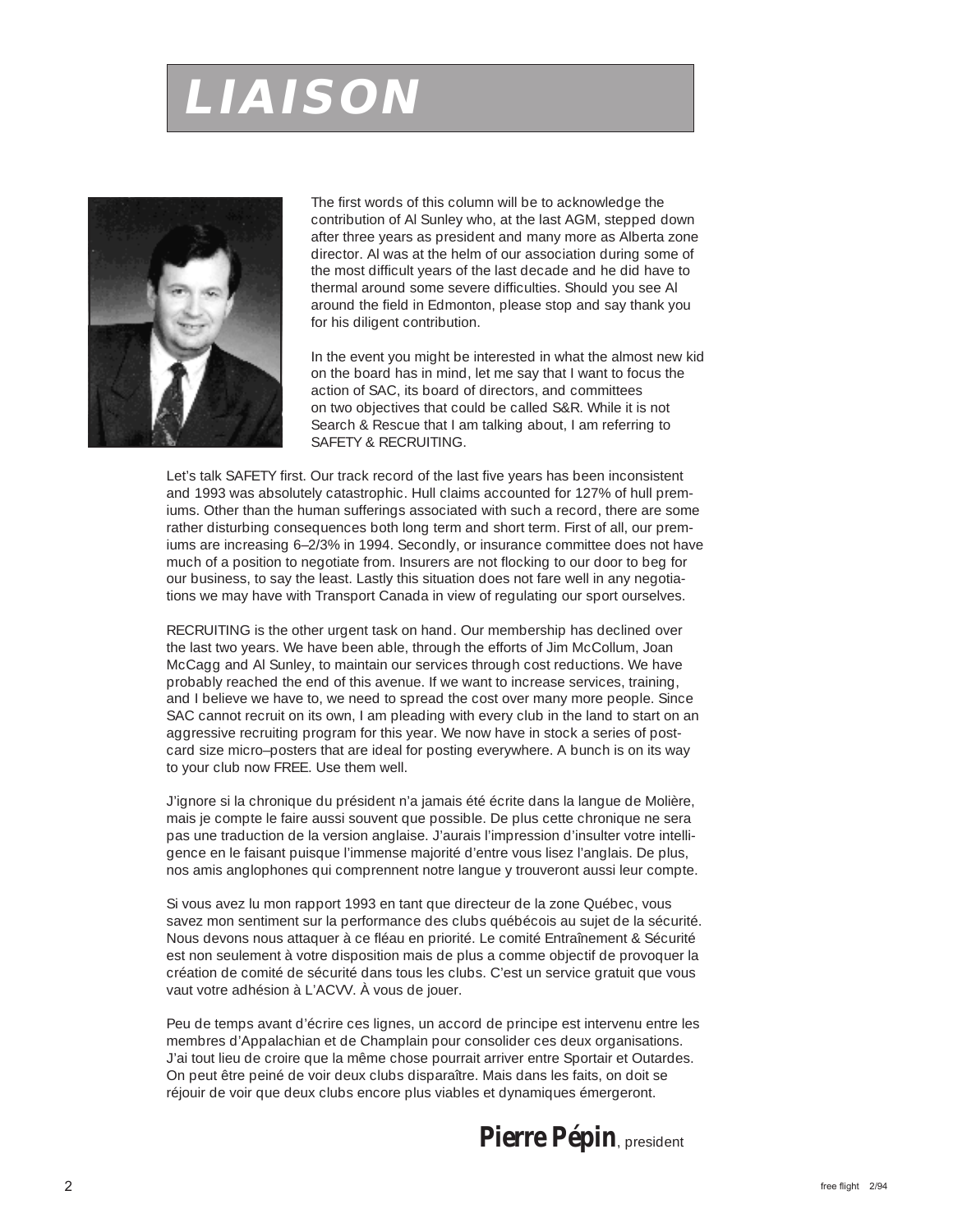

# free flight • vol libre

Trademark pending Marque de commerce en instance

## 2/94 Apr/May

The journal of the Soaring Association of Canada Le journal de l'Association Canadienne de Vol à Voile

ISSN 0827 – 2557

- 4 **Accident and health insurance outside Canada** an absolute necessity if you are travelling — Doug Eaton
- 6 **Cumulus spread out** the ruin of many a good day — Tom Bradbury
- 8 **Bird flight** how the masters do it — Colin Pennycuick
- insert **1994 AGM & 1993 Annual Reports**
- 11 **Bluenose soars on the North Mountain ridge** a wet, cloudy adventure — George Graham
- 12 **1993 accident/incident reports & analysis** not a good year — George Eckschmiedt

## DEPARTMENTS

- 5 *Letters & Opinions* More on the Tost brake mod, Stick in the middle memories, Flying procedures at Cowley, Scoring rules out of hand.
- 16 *Hangar Flying*  After the crash (the Hope Mountain accident from the pilot's perspective).
- 18 *FAI page* FAI badges, two new record claims, SAC 50th anniversary committee struck.

**Cover** "Under the Steeples". Yankee–3 rests in a pasture at the foot of this section of the mountains on the east side of the Columbia River valley near Cranbrook, BC. The Steeples top out at 9300 feet and are one of the most dramatic rock faces on the cross–country 'highway' between Golden and the US border. On this day an east wind and its associated subsidence shot down Joe Gegenbauer on his task. photo: Joe Gegenbauer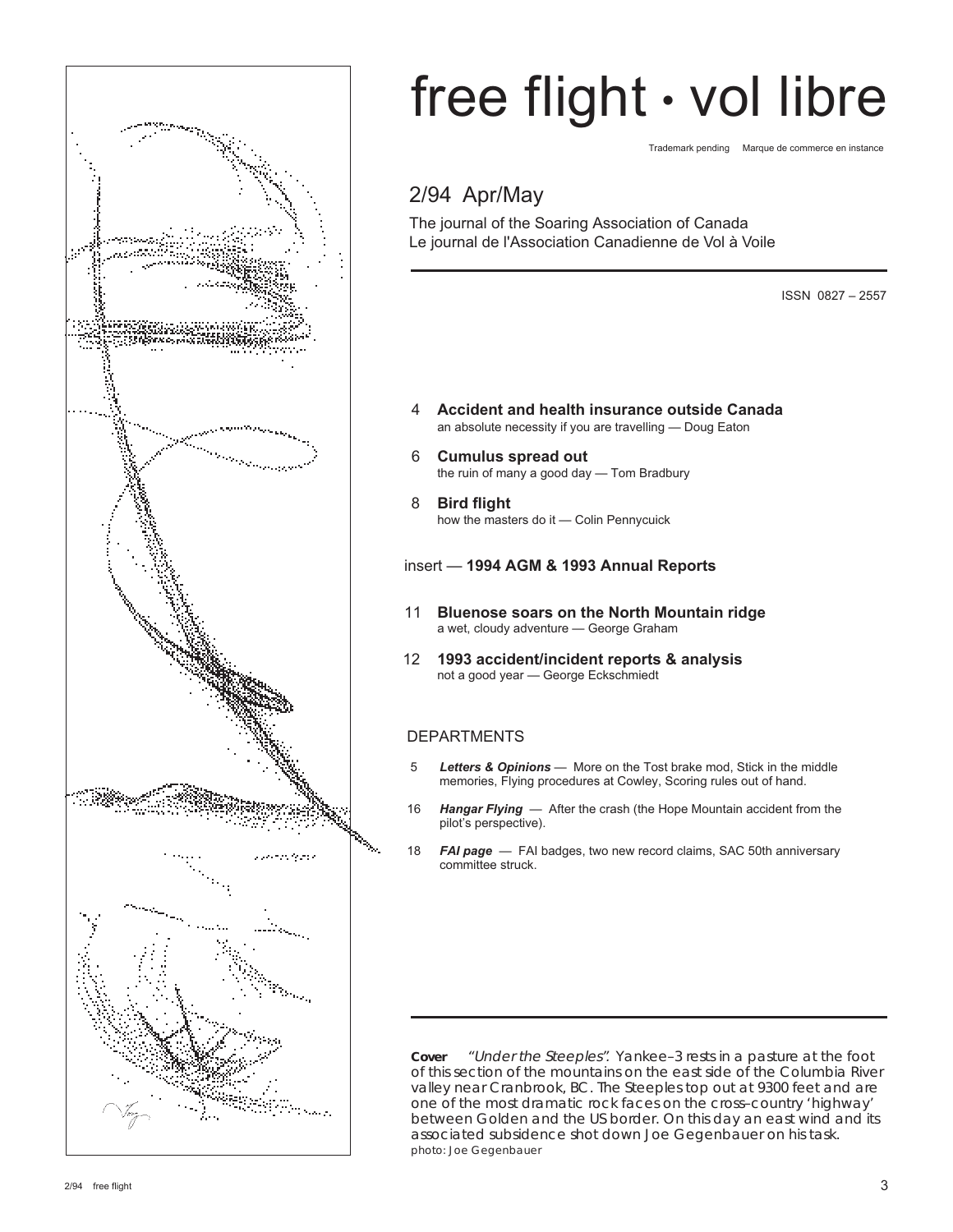## **Accident and Health Insurance outside Canada**

a policy tailored to glider pilots

## **Doug Eaton**

member, SAC Insurance committee

Those who were at the AGM in Montreal already know that the company underwriting the Travel Insurance Plan we arranged for last year decided not to renew any of the policies, nor accept any new applications, as a result of the low number of members who took out coverage.

Your Insurance committee and the broker have been successful in arranging for another company to offer our members coverage which includes protection while flying our gliders outside Canada, both for pleasure and in competitions. The plan, written by John Ingle Insurance, is a full–featured accident and health plan, which may be custom tailored to our travel needs by offering a choice of an unlimited number of either 4 day or 30 day maximum duration trips during the year, and then additional days may be added for specific trips which will be longer than the basic plan selected.

The coverage begins the day you leave Canada, not the day you begin flying. The following table summarizes briefly the benefits included in the package:

| <i>Benefit</i>                                        | limits    |                                     |
|-------------------------------------------------------|-----------|-------------------------------------|
| excess hospital/medical                               | unlimited |                                     |
| extended health care:                                 |           |                                     |
| - prescription drugs                                  | unlimited |                                     |
| - X-ray & lab                                         | unlimited |                                     |
| - local ambulance                                     | unlimited |                                     |
| - private duty nursing                                | \$10,000  |                                     |
| - wheelchair/braces                                   | unlimited |                                     |
| emergency air ambulance                               | unlimited |                                     |
| emergency return home                                 | unlimited |                                     |
| repatriation                                          | \$5,000   |                                     |
| professional fees                                     | 50 visits |                                     |
| accidental death & dismemberment                      | \$10,000  |                                     |
| baggage <sup>1</sup>                                  | \$500     |                                     |
| trip cancellation, interruption or delay <sup>1</sup> | \$500     |                                     |
| meal & accommodation costs                            | \$1,500   |                                     |
| transportation of relative                            | \$2,000   | 1 additional baggage insurance      |
| vehicle return                                        | \$2,000   | and trip cancellation are available |
| dental accident                                       | \$2,000   | up to a maximum of \$5,000.         |
|                                                       |           |                                     |

Our group rate annual premiums for the plan are:

| 4 Day Annual Plan |      | 30 day Annual Plan |       |
|-------------------|------|--------------------|-------|
| 64 years & under  | \$45 | 64 years & under   | \$81  |
| 65 years & over   | \$67 | 65 years & over    | \$225 |

Once you have purchased two adult coverages in a family, all children are covered automatically.

Applications have to be sent to the insurance company, not to the broker. We are sending a supply of applications to each club, so ask your club secretary or treasurer for the forms. Additional days can be arranged for by phone in an emergency, but it is better to send in the "extra days application" ahead of time. In case you cannot obtain an application form for any reason, call John Ingle Insurance at 1–800–387–4770, tell them you are with the Soaring Association, and they will help you.

As you are all aware, no Provincial Health Care Plan comes even close to covering fully the cost of emergency health care outside Canada, and no regular travel plans cover flying other than as a fare paying passenger on a scheduled passenger flight. Even at the highest rate above, the premium is less than 10% of one day's stay in an American hospital, with no additional treatment.

We do not want to lose this plan because members delayed signing up until the last minute, so we urge any of you who contemplate flying outside Canada, or travelling without some other form of travel insurance, to participate in this plan.



## **The SOARING ASSOCIATION OF CANADA**

is a non–profit organization of enthusiasts who seek to foster and promote all phases of gliding and soaring on a national and international basis. The association is a member of the Aero Club of Canada (ACC), the Canadian national aero club representing Canada in the Fédération Aéronautique Internationale (FAI), the world sport aviation governing body composed of national aero clubs. The ACC delegates to SAC the supervision of FAI–related soaring activities such as competition sanctions, issuing FAI badges, record attempts, and the selection of a Canadian team for the biennial World soaring championships.

*free flight* is the official journal of SAC.

Material published in *free flight* is contributed by individuals or clubs for the enjoyment of Canadian soaring enthusiasts. The accuracy of the material is the responsibility of the contributor. No payment is offered for submitted material. All individuals and clubs are invited to contribute articles, reports, club activities, and photos of soaring interest. A 3.5" disk copy of text in any common word processing format is welcome (Macintosh preferred, DOS ok in ASCII). All material is subject to editing to the space requirements and the quality standards of the magazine

Prints in B&W or colour are acceptable. No slides please. Negatives can be used if accompanied by a print.

*free flight* also serves as a forum for opinion on soaring matters and will publish letters to the editor as space permits. Publication of ideas and opinion in *free flight* does not imply endorsement by SAC. Correspondents who wish formal action on their concerns should contact their SAC Zone Director whose name and address is given in the magazine.

The contents of *free flight* may be reprinted; however, SAC requests that both the magazine and the author be given acknowledgement.

For change of address and subscriptions to non– SAC members (\$20 per year, US\$22 in USA, and US\$28 overseas), please contact the National Office, address below.

**President** Pierre Pépin **Vice President** Harald Tilgner **Executive Secretary** Joan McCagg **Corporate Treasurer** Jim McCollum **Corporate Secretary** Joan McCagg

**SAC National Office** Suite 306, 1355 Bank Street Ottawa, ON K1H 8K7 (613) 739-1063 Fax (613) 739-1826

Deadline for contributions:



January, March May, July September, November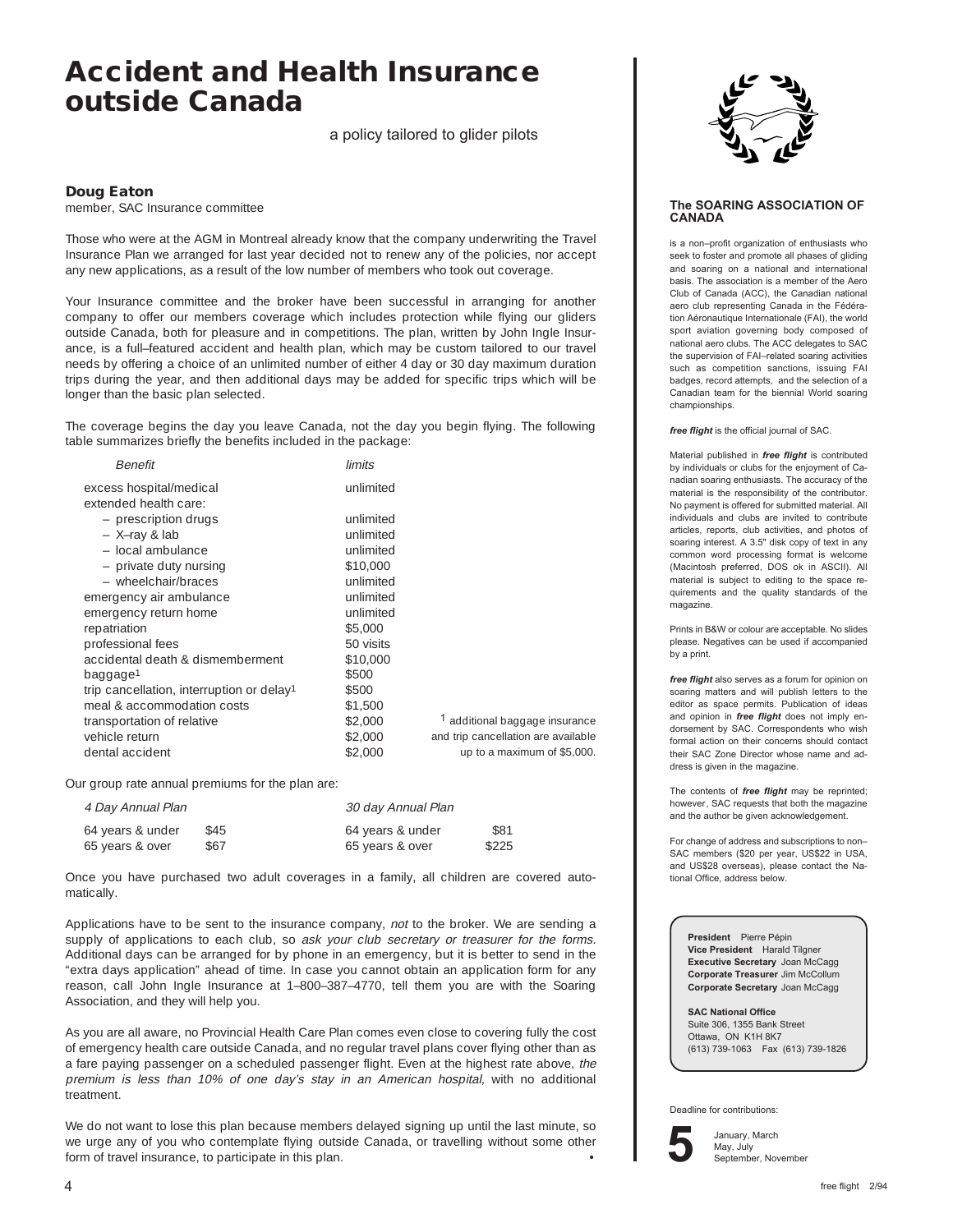## **L'ASSOCIATION CANADIENNE DE VOL A VOILE**

est une organisation à but non lucratif formée de personnes enthousiastes cherchant à développer et à promouvoir le vol à voile sous toutes ses formes sur une base nationale et internationale. L'association est membre de l'Aéro Club du Canada (ACC) représentant le Canada au sein de la Fédération Aéronautique Internationale (FAI), administration formée des aéro clubs nationaux responsables des sports aériens à l'échelle mondiale. Selon les normes de la FAI, l'ACC a délégué à l'Association Canadienne de Vol à Voile la supervision des activités de vol à voile telles que tentatives de records, sanctions des compétitions, délivrance des brevets de la FAI etc. ainsi que la sélection d'une équipe nationale pour les championnats mondiaux biennaux de vol à voile.

### *vol libre* est le journal officiel de l'ACVV.

Les articles publiés dans *vol libre* sont des contri-butions dues à la gracieuseté d'individus ou de groupes enthousiastes du vol à voile. Le contenu des articles soumis est la responsabilité exclusive de leurs auteurs. Aucune compensation financière n'est offerte pour la fourniture d'un article. Chacun est invité à participer à la réalisation de la revue, soit par reportages, échanges d'opinions, activités dans le club, etc. Le texte peut être soumis sur disquette de format 3.5" sous n'importe quel format de traitement de texte bien que l'éditeur préfère le format Macintosh (DOS est acceptable). Les articles seront publiés selon l'espace disponible. Les textes et les photos seront soumis à la rédaction et, dépendant de leur intérêt, seront insérés dans la revue.

Les épreuves de photos en noir et blanc ou couleur sont acceptables. Les négatifs sont utilisables si accompagnés d'épreuves. Nous ne pouvons malheureusement pas utiliser de diapositives.

L'exactitude des articles publiés est la responsabilité des auteurs et ne saurait en aucun cas engager celle de la revue *vol libre*, ni celle de l'ACVV ni refléter leurs idées. Toute personne désirant faire des représentations sur un sujet précis auprès de l'ACVV devra s'adresser au directeur régional de l'ACVV dont le nom apparait dans la revue.

Les articles de *vol libre* peuvent être reproduits librement, mais la mention du nom de la revue et de l'auteur serait grandement appréciée.

Pour changements d'adresse et abonnements aux non membres de l'ACVV (\$20 par an, EU\$22 dans les Etats Unis, et EU\$28 outre–mer) veuillez contacter le bureau national à l'adresse qui apparait au bas de la page à gauche.

## **EDITOR**

Tony Burton Box 1916 Claresholm, Alberta T0L 0T0 tel & fax: (403) 625-4563

Any service of Canada Post to above address. Commercial courier service, c/o "Claresholm Local Press".

**COMMERCIAL ADVERTISING** National Office (613) 739-1063

Date limite:



janvier, mars mai, juillet **5** septembre, novembre

# **letters & opinions**

## **MORE ON THE TOST BRAKE MOD**

This brake improvement modification was originally submitted to Sailplane Builder by Peter Myers who got the modification from Karl Striedieck in 1980.

My interest in brakes started out of necessity in the spring of 1980. I was posted to Germany for three years and bought a factory new ASW–20 there which has a Tost brake drum. The first couple of attempted flights were terrifying. Both times the towplane hesitated on takeoff and the tows were aborted at low speed. The towplane stopped easily whereas the –20 with full braking just rolled on and on, once almost into the tail of the towplane, the other into runway lights.

With the brakes adjusted to the max, the only time you actually got any brake effect was when the glider was nearly stopped!

I changed the drum brake by filing the cam which converts the brake into a "self–energizing" type. This means that when the brake is applied the initial braking force plus the rotation of the wheel supplies the needed braking force rather than simple pilot brute strength to force the shoes against the drum.

Boy, does it work well. With very light pressure on the brake handle one can easily modulate the braking effort from light to skidding– on–concrete! The beauty of this type of mod is I have not seen a mechanical brake that can't be changed over.

## **Peter Myers**, Bluenose Soaring

Note that there is a typo in the instructions which appear in the 5/93 issue. In step 3, file away about 40% of the cam, not 1/4 as stated. editor

## **STICK IN THE MIDDLE MEMORIES**

This is a belated comment to the Stick in the Middle Hangar Flying item by Tom Knauff in free flight 6/93. It's surprising the things that come to light on the second reading of any book or magazine!

The elegantly simple procedure for letting the aircraft leave the ground when it's ready is something that everyone knows but is not always employed or even taught. It would have helped my takeoffs on many occasions in the past, particularly when trying a new glider type for the first time.

The extrapolation of this technique to the DC– 10 end of the scale was interesting and brought back memories. During 1943, while working for Fairey Aviation in Manchester, England on both the Halifax and Barracuda production lines, I enjoyed the role of flight test engineer and can remember the take–off routine quite well. Despite the disparate size of these taildragger types, they both responded to neutral control column and a few degrees of up elevator trim. The only difference between them was the fact that the trim was wound in at take–off speed in the Halifax.

What I do not know is the response bearing full fuel, armament, ammunition, and bomb loads, but I suspect the same treatment would be successful. If there is anyone in our circulation who flew in No 4 Halifax Bomber Group out of Yorkshire, perhaps he would be interested in confirming this, or otherwise.

## **Don Wood**

## **FLYING PROCEDURES AT COWLEY**

A couple of recent articles in free flight have prompted me to write this letter on behalf of Alberta Soaring Council which has the responsibility for running the Cowley camps. I would like to make it very clear — the purpose of this letter is not meant to criticize or comment on the flying of the people writing the articles. As a former newsletter editor I know how tough it is to obtain material, so I certainly don't want to do anything to discourage people from writing about their experiences at this fantastic soaring site.

The concern I have is the perception that may arise that flying procedures at Cowley have become lax and may contribute to a less than safe flying environment. Our goal for pilots flying at Cowley is to enjoy this site to the fullest but always with the need for safety uppermost and a recognition of the pilot's own limits based on their level of experience at Cowley.

Please note the distinction pertaining to the experience at Cowley. It may be a subtle distinction, but flying in a region like Cowley requires a great deal of local knowledge to become capable of enjoying all that Cowley has to offer. For most of us — even Albertans — it is difficult to get to Cowley as often as we should to really understand what it's all about. The result is we hear about what others who have been flying at Cowley for many years are doing and we try the same thing without that extensive background. My pleas to pilots coming to Cowley is one of restraint. Please, enjoy all that Cowley has to offer — but enjoy the banquet in small bites.

Secondly, I would like to remind pilots that we have to comply with the Air Navigation Orders at all times — whether at Cowley or not. ANO Series II, No.9, the Oxygen Equipment Order, states in part in Section 5: "No person shall fly an aircraft (a) for more than 30 minutes at a cabin pressure altitude between 10,000 and 13,000 feet above mean sea level, or (b) at a cabin pressure altitude above 13,000 feet above mean sea level, unless each flight crew member on duty is continuously wearing an oxygen mask supplying oxygen".

continued on page 16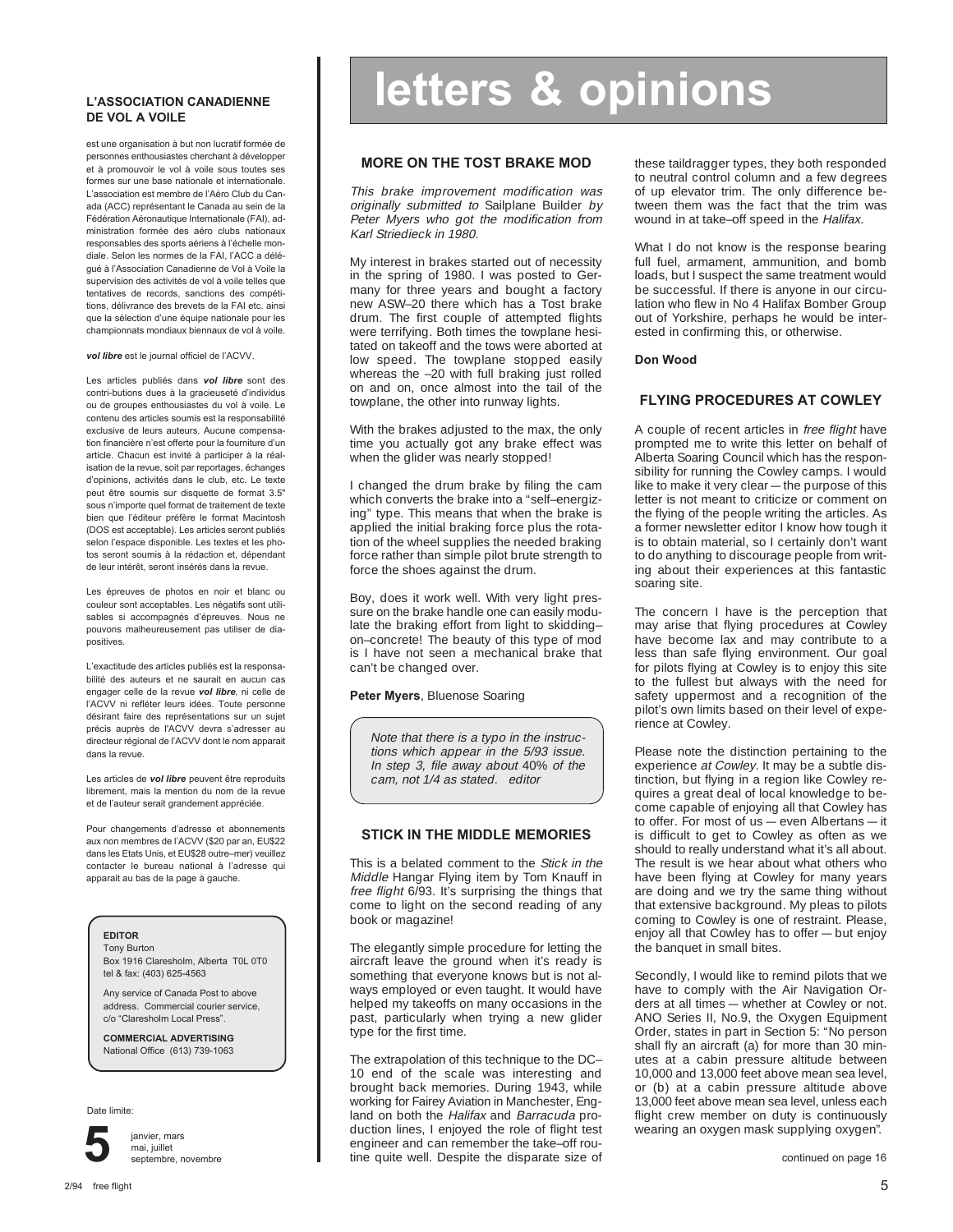# **CUMULUS SPREAD OUT**

The ruin of many a good day

## **Tom Bradbury**

from SAILPLANE & GLIDING

THE EXASPERATING FEATURE of most<br>spread out days is that they share many<br>fair weather indicators, so it can be hard<br>to distinguish between good and bad days spread out days is that they share many to distinguish between good and bad days.

Cases of spread out Spread out is due mainly to excessive moisture in the atmosphere but it is strongly influenced by the development of an inversion. The problem is caused by very slow evaporation of older masses of cloud.

- In a dry atmosphere thermals carry moisture up from low level to form clouds. When the thermal ends evaporation into the surrounding dry air disperses the cloud and cooling makes the sink stronger. Thus scattered cumulus are often separated by areas of strong sink in clear air.
- If the air aloft is already moist it takes much longer for evaporation to dissolve the decaying patches of cloud. The sky begins to fill up with bits of cloud at many levels. Sink is weaker under an overcast of spread out stratocu but this is offset by a lack of sunshine to set off fresh thermals.

An early warning It is often a bad sign if cumulus start to form soon after the sun has risen. It means that the air is so moist that little heat is needed to form cloud which almost always has a low base. Tall cu with a low cloudbase often precedes spread out.

Figure 1 shows a temperature sounding on a day of extensive spread out. The tephigram shows some factors which nearly always produce a spread out layer soon after convection starts:

• A marked inversion (this day at 832 mb, nearly 5300 msl). Above this level the temperature rose some 6.5° in just over 700 feet.

• The separation between dew point and air temperature was less than 2°C nearly all the

 $\overline{\text{dew point}}$   $\overline{\text{temp}}$  temp 1000 mb  $(900)$  $(800)$ 10 15 **SALR** DALR **Figure 1 CL** 

way from 2000 to 5300 feet and was only 0.7° at the base of the inversion.

The condensation level (marked CL) was low, near 955 mb or about 1500 feet. This suggests a cloud depth of some 3800 feet. Anything more than 2000 feet depth of cloud favours persistent spread out. An inversion at 7000–8000 feet with a big depth of cloud under it tends to give so much spread out that cross–country flying is nearly impossible. On this occasion very little surface heating was needed to start convection. The extra energy from release of latent heat is shown by the shaded area. The larger this shaded area the more energy is available for forming cloud. If the shaded area grows wider with height the early morning cu tend to shoot up like rockets until they hit the inversion. The first clouds may not have the energy to go so far; these tend to slow down and become tilted over if there is a stronger wind aloft.

Figure 2 shows a sounding made at the same time to illustrate the difference which often occurs over a distance of 300 or 400 miles.

- The air was much drier, the separation between air temperature and dew point was at least 10°C between 1000 and 5000 feet.
- The inversion (which was just below 5000 feet asl) was much less marked; the temperature only rose 1° in the next 900 feet. Much more heat was needed to start convection and the condensation level was much higher than in Figure 1.

Since the air was drier at the surface the condensation level was much higher, being nearly 4000 feet asl. Much heat was needed before any thermals reached this level so cumulus formed much later. The depth of cloud was much smaller too. The small shaded area above CL on Figure 2 shows very little extra energy was released by condensation.

Critical factors These two soundings show up the difference between widely scattered cu and a total spread out. Scattered cu exist in a dry atmosphere with more than 5°C separation between air temperature and dew point under a weak inversion. Spread out is likely with a very marked inversion, 2° or less separation between dew point and air temperature with a cloud depth of at least 2000 feet. The inversion is important because it concentrates all the lifted moisture at much the same level just under the inversion. If the inversion is destroyed the moisture is spread out over greater depth and a complete layer of cloud takes longer to form.

The development of spread out Figure 3 illustrates a typical sequence of events from early morning to midday. Time runs from left to right. Letters mark stages of development.

A shows lots of scruffy bits of cu which form soon after sunrise. This early appearance shows little heat is needed to start convection and suggests the air is too moist, thus giving a low cloudbase.

B shows columns of cu rocketing up in the moist unstable air. These have not yet enough energy to reach the inversion so they slow down and become tilted over by the wind.

C At this stage the cu have become stronger and their ascent pushes up some of the moist air aloft. This results in lenticular cloud caps called pileus. They are smooth because they are not part of a bubbly cumulus; they are rather like bow waves ahead of a blunt nosed barge. The pileus tend to stay in the moist zone and the cumulus may build through them. Pileus are a reliable sign of spread out later on but they do not appear on every occasion.

D shows the cumulus big enough to carry moisture up to the inversion where it spread out horizontally.

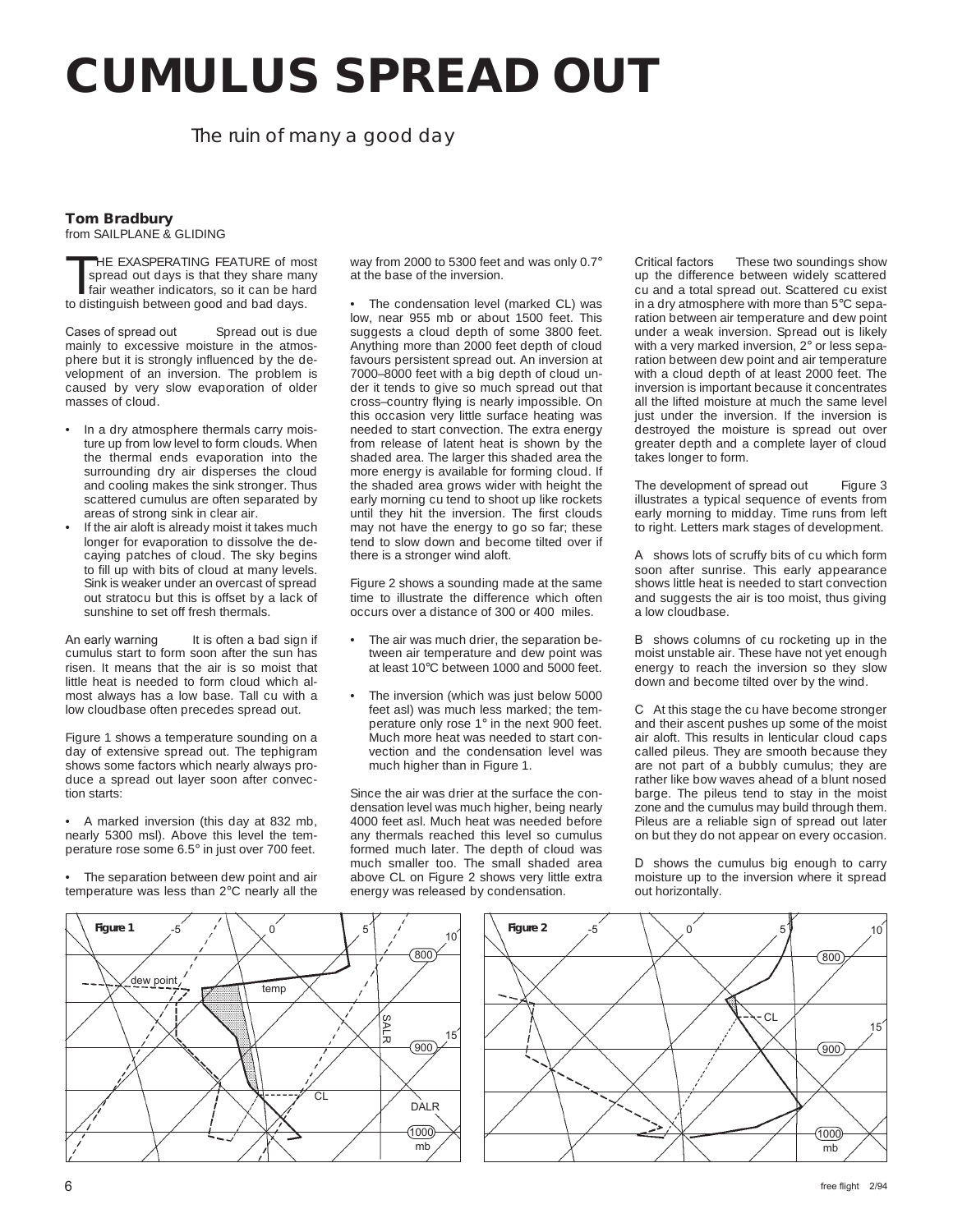

E shows a cu top overshooting the inversion and pushing a dome into the warmer and usually very dry air aloft. At this stage there is usually lots of lift under the cloud and climbs can be made which bring you out into clear air above the inversion. The lift of such a cu which has its width "W" equal or greater than its height "H" is usually at least 15 minutes and may be longer if there is a steady feed of new thermals into the cloudbase.

F shows the column of cumulus narrowing. The chimney carrying moisture upwards is no longer supported by buttresses of younger cells as at E. At this stage the overshooting top probably starts to collapse. The descending air sinks down and appears on the underside of the cloud sheet like a set of upside– down cumuli. These are termed mammatus clouds. Mammatus is an indication of the collapse of powerful cu which have overshot the inversion and are now falling back. Mamma usually have a short life; they change their shape and size rapidly. Thunderstorms often produce an area of mamma on the inactive side. It is often a good idea to avoid the region underneath mammatus cloud as the sink can come down a long way beneath them.

G shows the final stage when the cumulus chimney has thinned out and begun to decay rapidly. There is often an anxious period when flying to a narrowing chimney like F, wondering if it will last long enough to get you further or if this vital stepping stone is suffering from terminal starvation and is about to dwindle into a useless inverted cone of dead air.

## Spread out and fronts

Official charts usually drop a front when it has become too weak to produce rain and the associated cloud band becomes narrow. These systems are said to be "frontolyzed" (frontolysis is the process of frontal decay). They may be inactive as regards most kinds of weather but they still have the capacity to produce a band of spread out.

One can sometimes estimate where they may be by drawing a line extending the official front out towards the ridge or high covering the task area. These old fronts are often too narrow to be picked up by early morning soundings which are 300 km apart. Lulled into a false sense of security by the two or three soundings which show dry air, one can easily agree to a route which crosses the old (and temporarily invisible) frontal zone. Although the day dawns clear the development of cumulus soon results in a belt of stratocu forming along the previously invisible line of the old front. This development tends to happen after the task has been set and before any satellite picture is available to show what is happening. It does not always need an old front; a weak trough may trigger off a wide band of spread out.

### Going round or pushing through?

An active cloud edge offers the chance of a fairly fast diversion round the spread out; unfortunately it does not often go far enough though it may take you to a rift which heads in the direction you want to go. The active edge is often a good place to take a climb under one of the stronger cu.

Lift under the gloom The soundings on spread out days are almost always very unstable beneath the inversion and need little extra heat to set off more thermals. These are apt to be much weaker than those formed under a sunny sky. The weakness is sometimes compensated for by the thermals being larger and much smoother. Sink does not entirely vanish but is often much less than between scattered cumulus. As a result one can go quite long distances under an unwelcoming sky. On such days it can be extremely encouraging to hear another pilot ahead announcing good lift. (It is almost the only reason to leave the radio on at weekends when nine out of ten calls are just idle chatter.)

Even feeble scraps of tired looking cu seem to offer lift under the cloud sheet. Under a sunny sky such scraps nearly always mean the thermal has expired but under a strato cu sheet any feature is worth exploring; sometimes they mark an essential bit of lift. Darker patches in the overcast may also reveal where weak lift has gone up into the cloud sheet to form a deeper cu with a top penetrating the inversion.

If you have a choice in the matter it is seldom worth pushing out under a solid grey sheet of cloud unless you can see some brighter patches ahead. Hazy days make life even more difficult since the bright and dark patches cannot be distinguished soon enough to pick a good track.

## Using satellite pictures from the previous day

On many days the satellite pictures shown on TV the previous day give warning of spread out to come. Northwesterly winds give us most of our good cross–country days but these winds have often had a long sea track round the perimeter of an Atlantic high. The sea is often warm enough to produce lots of cu which spread out under the anticyclonic inversion. The afternoon pictures may show if the cover is well broken or almost continuous.

A continuous sheet of cloud off Ireland or the west coast of Scotland often indicates cu spread out over England the next day when the wind is northwesterly. The cloud sheet may disperse over the cold land during the night but it will usually form again a few hours after cu have developed.

On days when the air is moving slowly from the west an area of spread out over Ireland during the afternoon gives warning that the same may occur over England the next day. (Since moisture is a major reason for spread out Ireland seems to suffer from it even more than England.) For Europeans the arrival of spread out over England is a warning of problems for them the next day. However, a long land track often dries up the air enough to break up a stratocu sheet. The North Sea coasts from the Low Countries round to Denmark suffer from stratocu at least as much as the UK but the cloud sheet usually breaks up over Eastern Europe.

Shelter effect The stratocu sheet often breaks up on crossing high ground if the cloud top is not more than 2000 feet above the hills. Once it breaks the sun warms the air enough to maintain good breaks on the lee side. Thus areas downwind of the Highlands of Scotland, the Pennines and the Welsh mountains can have good soaring when places near the Cheshire Gap and windward coastal areas remain almost overcast all day. The wind direction can be critical; if the wind veers bringing the flow down the North Sea the east coast areas and especially East Anglia lose almost all their sunshine.

Diurnal changes When there is strong convection maintaining the cloud sheet overland there is often a region of descending air just off shore. As a result the Irish Sea and adjacent coasts become almost cloud free during the afternoon; so does much of the English Channel. I have never discovered how to predict this, nor been able to exploit it.

The four o'clock slot Even though the stratocumulus sheet cuts out much of the sun's energy the cloudbase does seem to rise through the day. A stage is reached when the base of cu goes up to the main stratocu layer and then good breaks develop. The process is aided by an approaching ridge bringing the base of the inversion down and making the cloud thinner. This often seems to happen about four o'clock. The latter part of the day then becomes good enough for short cross–countries. However, for this to happen it is usually necessary for the contest director to have scrubbed that day's task.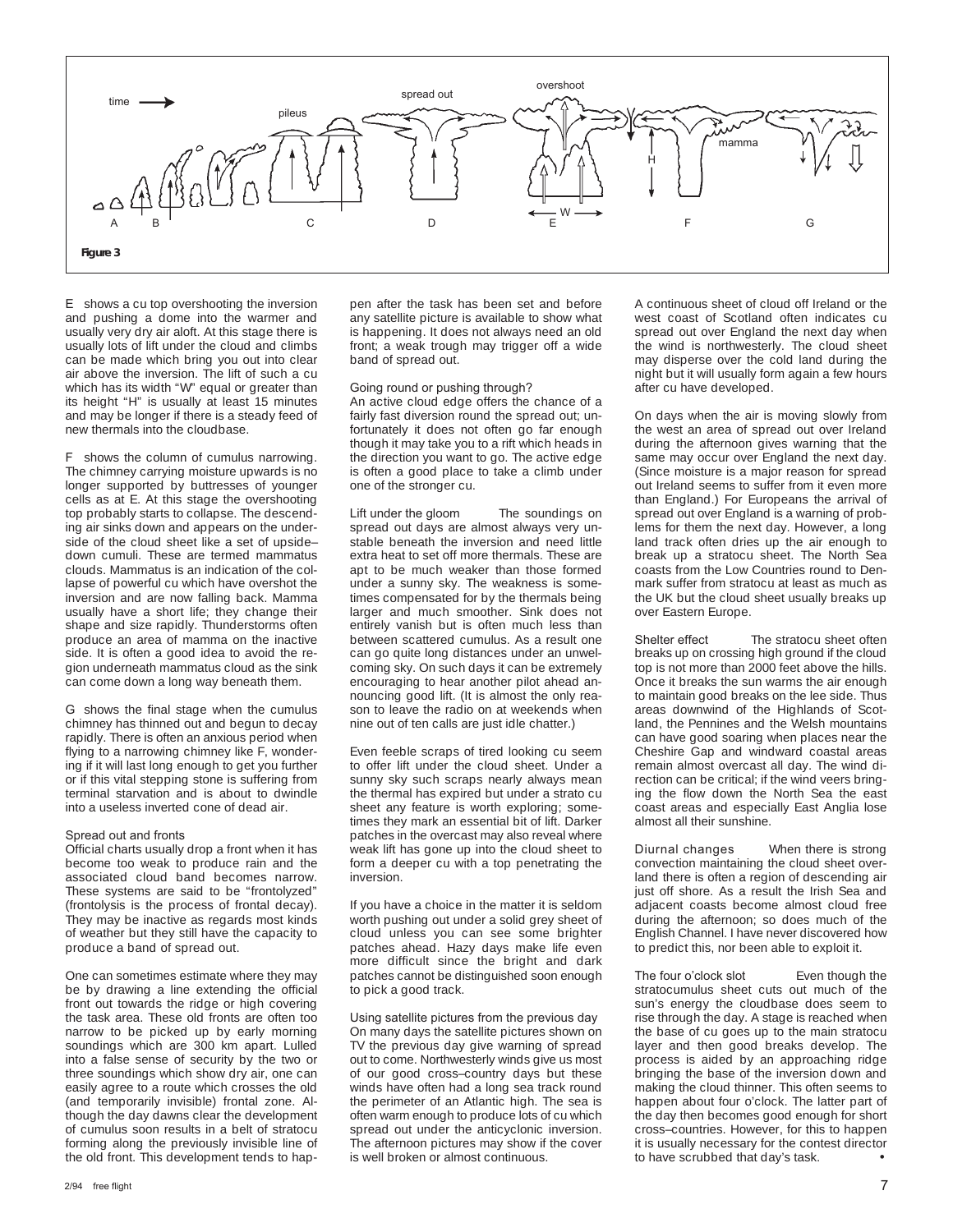# **BIRD** FLIGH

**Colin Pennycuick** from SOARING



 LIDER PILOTS ARE THE ONLY AVIATORS who can fly with birds, as opposed to colliding with them, or sucking them LIDER PILOTS ARE THE ONLY AVIATORS<br>who can fly with birds, as opposed to<br>colliding with them, or sucking them<br>in jet engines. Even to us, birds seem to fly so slowly that it is difficult to keep them in sight. This is partly a direct result of smaller size, and partly due to their special design requirements. The bird is a motorglider. It has to be able to take off and climb, as well as soar. It has no separate propeller, but gets both lift and thrust by flapping the whole wing. The wing has to be big enough to support and propel the bird, with the modest power output available from the light muscles. Even big birds therefore have wing loadings far below those of gliders. This is why they can glide so much slower than gliders, and are so good at turning in very small circles. Once in Africa I was outclimbed by an eagle squeezed into a tiny core, while I flew around the outside in an ASK–14. The humiliating thing was that I had my engine on, and he didn't.

## Gliding performance

One should not be fooled by experiences like this into thinking that there is anything special about birds' gliding performance. Birds like vultures and storks fly like feathered bricks. I first realized this when I got behind an African lappet–faced vulture flying fast (45 knots) between thermals, and found I could stay with it. I was flying a Slingsby T31 at the time, an antique open cockpit two–seater with a maze of struts and screaming wires. I might have been doing 1 in 10, but that would be an optimistic estimate.

Later, when I got my hands on an ASK–14 motorglider, I found it was a good deal more difficult to stay with vultures between thermals, although I could still sometimes do it by flying the –14 right on the edge of the stall, holding the stick fully back and keeping the wings level with the rudder. I used to get a sore left arm doing this, because I had to hold the spring loaded spoilers all the way out as well, otherwise the vulture would soon drop out of sight below. Such ghastly performance is not so surprising when you consider that these big African vultures have aspect ratios around eight, and a thin, strongly cambered wing section, like a hang glider. Their best glide ratio is somewhere in the range 12–15, but their best glide speed is far too low for a glider to match. The combination of a low gliding speed with a wretched glide ratio results in gliders and vultures having much the same minimum sink. In big, smooth thermals, everybody goes up together at much the same rate. The birds come into their own in the rough, narrow cores, and the gliders leave the birds far behind in the straight glides.

## Bird construction

Unlike bats, whose wings consist of a flexible membrane stretched on a frame, somewhat like a hang glider, birds have cantilever wings,



but they are constructed in a complicated way (Figure 1). The main spar has two joints, at the elbow and wrist. These are hinge joints, free to move in only one plane, so that they can transmit both torsional and bending loads (like the human elbow but unlike our wrist). The outer tip of a bird's finger bones comes only half way along the wing, or less, depending on the bird. Outboard of that, and over the posterior part of the inner wing, the bending and torsional loads are carried by the shafts of the flight feathers, whose bases are strapped to the bones by ligaments. The "primary" flight feathers, nine or ten in number, are attached to the hand bones, while the "secondaries" which are variable in number, attach to the rear side of the forearm bone (ulna). The flight feather shaft is a hollow box spar made of keratin, which collects a share of the bending and torsional load, and transmits it to one of the bones. Feather keratin is a protein, basically the same as human fingernail, although somewhat differently organized at the molecular level. It is about as strong as bone, but three times as flexible.

The outer part of a bird's wing (the part where the feather shafts provide the strength) distorts dramatically under load. A bird's wing only works right when it is bent and twisted into the proper shape by aerodynamic loads.

The primary feathers of soaring birds like vultures and pelicans are "emarginated," which means that the vanes get abruptly narrower at some point along their length. When the wing is fully spread, as it is when circling in thermals, the narrow parts of the feathers near the tips separate from each other, opening up a series of four to seven slots around the wing tip (Figure 2). The lift axis of a primary feather is behind the torsional axis of the feather shaft, so lift causes the feather to bend upwards, and also to twist in the nose–down sense. Each of the separated feathers bends and twists independently. The front one bends the most, with its tip curved sharply up, while the last one only bends a little bit, the net result being a cascade of small, thin aerofoils, each one sitting in the downwash from the one in front of it. The nose–down twisting in response to load makes the array as a whole absolutely stall proof. The arrangement of slots allegedly moves the wing tip vortex out a little bit, so making the wing behave as

A bird has an upper arm (humerus) and forearm (radius and ulna) which correspond directly to ours, but the finger bones are reduced in number and fused together. Bending and torsional loads are carried by the shafts of the primary and secondary flight feathers. Each feather shaft has a vane on each side. The aft or inner vane of each feather slides under the front vane of the feather behind or inside it. The bases of the flight feathers are covered by layers of covert feathers which get progressively smaller towards the wing leading edge. The angle between the shoulder and wrist is bridged by a feather covered fold of skin called the patagium.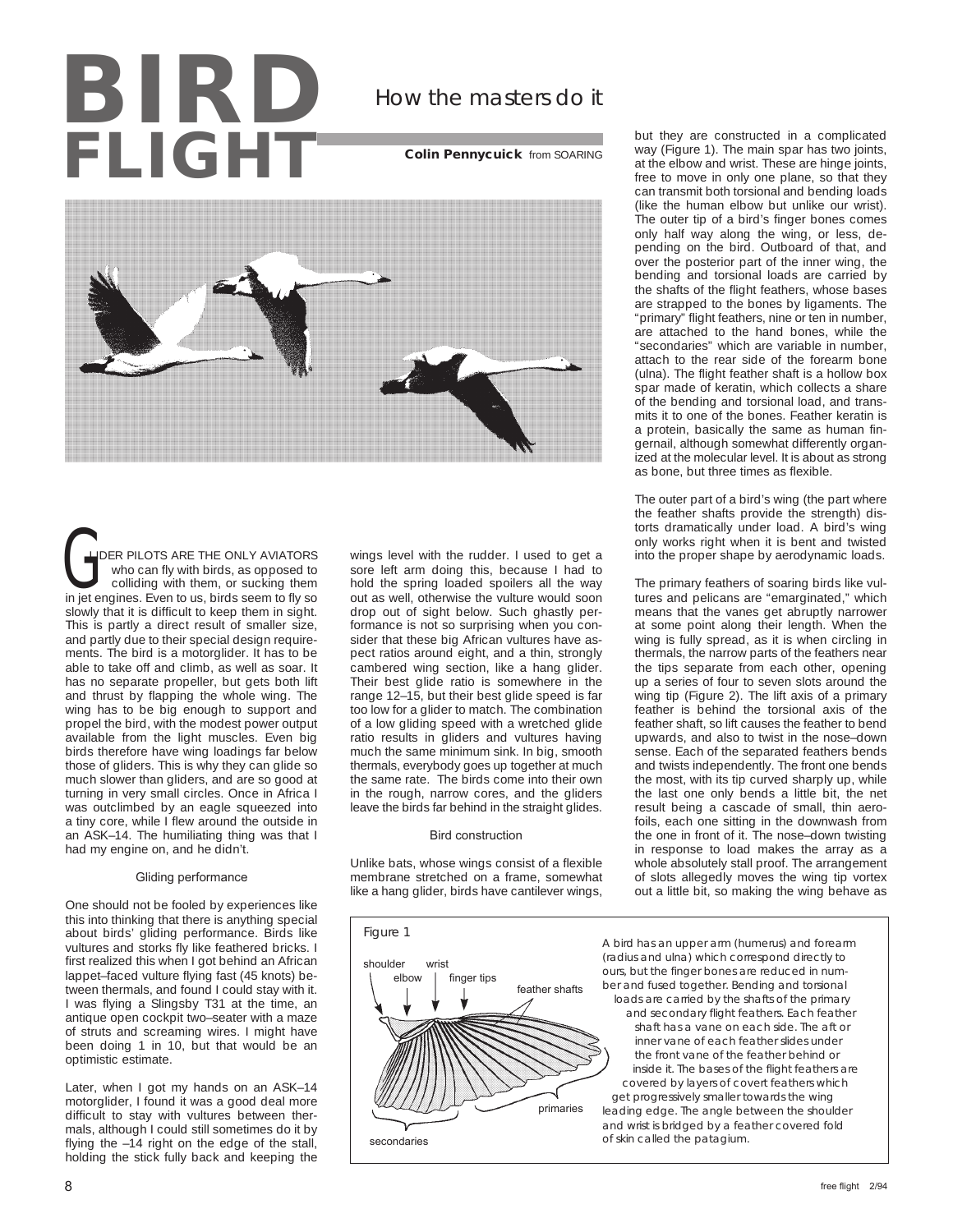

The primaries of typical land soaring birds like this Andean con-dor suddenly get narrower at some point along their length. When the wing is fully spread, the narrower parts are separate to form a cascade of small airfoils around the



An immature broad–winged hawk. Left: the wings are fully spread for flight at minimum speed. Right: wings flexed at elbow and wrist. The flight feathers slide over each other reducing wing span and area together. Sweeping the outboard portion of the wing back also has the effect of trimming the bird to a higher speed.

though its span were a little greater than it actually is. The resulting reduction of induced drag may not be much, but every bit helps if your aspect ratio is around eight. These slotted tips are de rigeur in land soaring birds like vultures and storks, birds which require rather broad wings to be able to take off from flat ground and climb steeply over obstacles. Taking off from the sea is often easier than from the land since birds can launch from the crest of a wave if it is windy, and get an unlimited takeoff run if it is calm. Birds

which soar over the sea have pointed, unslotted wingtips and higher aspect ratios than those which soar over land (gulls, terns, albatrosses, etc).

When the elbow and wrist joints are flexed the wing planform takes on a characteristic cranked shape, reducing the wing span (Figure 3). Neighbouring feathers overlap more than when the wing is fully spread, so the wing area is reduced too, and the wing tip slots, if any, close up. The centre of pressure moves aft, so trimming the bird nose–down and increasing its speed. Speed is controlled not by the tail, but by cranking the wings. The faster the bird goes, the more it reduces its span. As the speed increases, the profile drag would normally increase, while the induced drag would decrease, but the bird can trade off one against the other. By reducing its wing span and area together, it reduces its profile drag at the expense of a smaller increase in induced drag, and also keeps its lift coefficient nearly constant over quite a wide speed range. The effect is to flatten the polar and widen the speed range over which the gliding performance is acceptable. Shortening the



Above, a wandering albatross with its undercarriage tucked up under the flank feathers and the tail furled — it's the "lead sled" of the bird world. Below with everything hanging out, the alba-tross uses its webbed feet to augment its meager tail area. The feet also make very effective air brakes.

wing span is a much more effective way of reducing wing area than reducing the chord (with Fowler flaps for example). Some genius should invent elbow and wrist joints for a glider spar, and provide some way for wing panels to slide over one another, like feathers.

## Flaps, brakes and undercarriage

If a cat gets a pigeon's tail, the pigeon can still fly, although it may be a little wobbly, and is apt to tumble in a heap when it lands. Not only is the tail not used for speed control, birds do not depend on it for stability either, although it is used for fine control in both pitch and yaw. The tail is a fan of feathers which are constructed much like the flight feathers of the wings. It can be spread or furled, deflected up or down, and rotated in the rolling plane. In some birds like kites, terns and frigate birds, the tail is long and forked when furled, so that when it is spread, it turns into a slotted flap behind the inboard part of the wing (Figure 4). Such birds are noted for agility in slow flight. A smaller tail keeps the drag down for efficient cruising, but causes problems for landing. Many water birds augment their tail area in slow flight by spreading their big webbed feet on either side of the tail. Webbed feet also make highly effective airbrakes (Figure 4). Some African vultures have small webs between their toes, no doubt for this reason.

Birds are much more adaptable than bats, because the legs are not part of the wing structure, and can be adapted independently for walking, swimming, or both. Very few animals can walk, swim and fly, like gulls for example. Long–legged birds like storks trail their legs below the tail in flight, with the toes furled and pointed. Birds with shorter legs retract the feet forwards under the flank feathers by flexing the ankle joints, which is cleaner aerodynamically.

## Soaring over the sea

There are two main ways in which birds soar over the sea; in thermals, and in slope lift along the windward sides of waves. Thermals? Yes indeed. If you want to see small, evenly scattered cumulus clouds stretching to the horizon in all directions, all day every day, and all night too, then take a ship trip down the middle of the Atlantic. That is the standard weather in the broad tradewind zones, which cover most of the tropics on either side of the equatorial "doldrums". It works around the clock, because the instability is not caused by the sun heating the surface, but depends on the air being convected equatorwards by the tradewinds, over progressively warmer water. The cloudbase is only about 2000 feet, and the thermal strength is not much, but it's good enough for frigate birds. These practical creatures are usually seen near land, mugging other seabirds, but they are also quite capable of catching their own food, notably by snatching flying fish as they skim over the surface in the hope of evading predators lurking below.

Unlike ducks, albatrosses, pelicans, gulls or just about any other water birds, frigate birds are never ever seen bobbing about on the surface of the water. This is because their feathers are not waterproof. If they fall in, or are pushed, they quickly get waterlogged, and drown.

Note two other observations: frigate birds fly very slowly, and recoveries of ringed birds show that they disperse over thousands of miles of open ocean — much too far to fly in a day. My conclusion is that they are adapted just to stay up in weak, narrow thermals under tradewind cumuli, and furthermore that they fly day and night for weeks or months on end. Some glider pilots have been suspected of nodding off in thermals, but frigate birds presumably do it on purpose.

Albatrosses also have long, pointed wings, but they have much chunkier bodies than frigate birds. Their wing loadings are higher, in relation to their size. The Wandering Alba-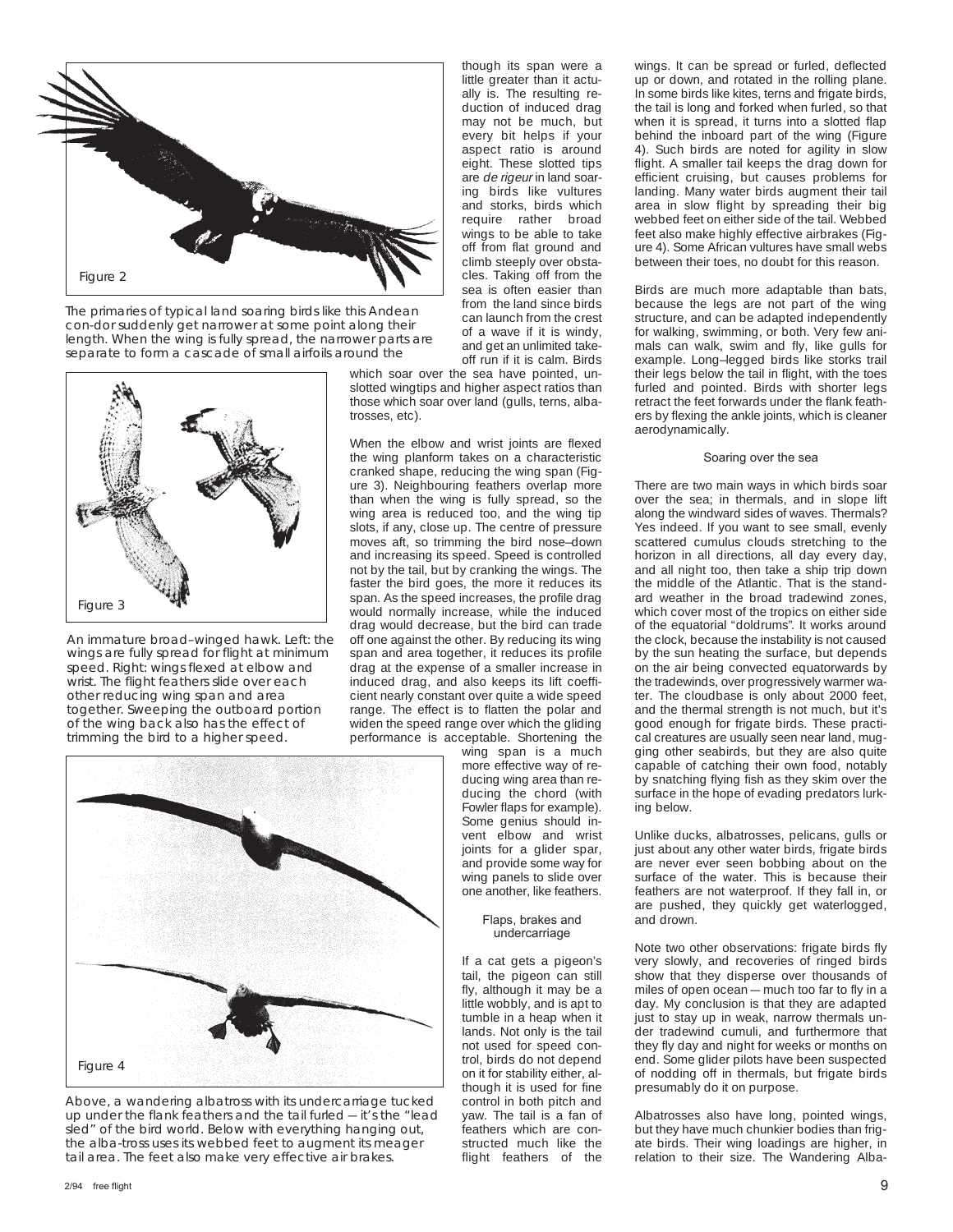tross has the largest wing span of any extant flying bird at three metres (ten feet), an aspect ratio around 16, and a best L/D of about 24 (Figure 4). Albatrosses are the lead sleds of the bird world, at home in the windy wastes of the Southern Ocean, where they soar in the slope lift on the windward faces of the long ocean swells. An albatross will never fly directly upwind or downwind. If it wants to go in one of those directions, it will tack along the face of a swell at wave top height, building up speed, then pull up steeply and glide up or downwind to another wave, get into the slope lift again and start another crosswind tack.

These pullups have reinforced the idea the albatross uses "dynamic soaring", a method whose claim to fame is that it was the first method of soaring to be discussed in a scientific journal (by Lord Rayleigh no less, in 1883). The idea is that by pulling up against the wind, you rise through layers of progressively stronger wind, and so maintain or increase your airspeed while gliding upwards at a steep angle. No doubt albatross do indeed get some energy out of the wind gradient in this way, but some elementary calculation shows that in typical conditions the strength of the wind gradient would be enough for them to maintain their airspeed up to about three metres above the surface, whereas they actually pull up to about fifteen metres between tacks. The energy for the pullups comes mainly from excess kinetic energy obtained by skimming along waves in the slope lift, not from the wind gradient. Albatross are so good at slope soaring that they can even do it in zero wind. On the rare occasion when the wind drops to zero over the Southern Ocean, the swells keep rolling along, and the albatross get their slope lift as usual, along the moving slopes.

## Cross–country soaring

The modern glider pilot, used to slippery fibreglass wings, might suppose that cross– country flight is not really possible with a best glide of 15:1, however good the climb in tiny thermals. However, birds have another advantage, which even motorglider pilots do not share. They are not afraid of getting low over rocks or trees. If you have no nerves, and just keep pressing on, it is surprising how far you get. White storks, for example, set off from Germany and Poland at the end of every summer, and after thermalling doggedly for a few weeks, some of them fetch up in South Africa. An invisible line through Germany divides the Wessie storks, who go round via Gibraltar, from the Ossie storks, who go via Istanbul and Suez. Nobody takes the direct route, because that would involve crossing the Mediterranean, which is not one of those places where thermals grow. Cranes also migrate to Africa, from breeding grounds in Sweden and Finland, using thermals when the weather is good, but they change to flapping when the going gets too slow, and they do cross the Mediterranean, usually at night.

New World geography is better organized for soaring migration. If you want to take a picture of several thousand turkey vultures all at once, go to Panama City in October, put a long lens on your camera, and point it at the sky. Together with various kinds of hawks, incredible numbers of turkey vultures funnel down to the isthmus from all over North America, on their way to balmy Peru. Whether

they live in the Old or the New World, these long distance soarers are big birds, or at least medium–sized ones. Plenty of small songbirds also cross the Mediterranean and the Sahara on their annual migrations (in one hop, many people think), but they do not bother circling in thermals. For them it is steady flap–flap for three days and nights, without landing, feeding, drinking or (presumably) sleeping.

Why would a small bird perform such a masochistic feat, while bigger ones relax in thermals? The answer is time. We all know that even the best glider, flown by a champion on a booming day, can barely keep up with a geriatric Cessna, while on non–booming days, it is not unknown for gliders to be unable to make any progress at all. Powered flight burns up fuel, but it gets you there quicker. If you have to arrive somewhere on time, there is no choice. The problem for small birds is that they burn up fuel anyway, because their metabolic rate is high, relative to the amount of fuel they can carry. A stork can stretch its sandwiches while it plods across the Sahara in thermals, but a warbler would starve if it tried to do that. It is obliged to keep moving.

## **Swifts**

That said, the soaring bird that glider pilots most often see over Northern Europe in the summer is a small one, the swift. Those scimitar–winged black specks whizzing about just below cloudbase are swifts (not swallows), and although their motion looks random, they always seem to be right in the middle of the strongest core. Sea breeze fronts, you may remember, were first observed over eastern England by the radar echoes of the swifts concentrated in them. The swifts are not doing it just for fun. They hang about in thermals because that is the best way to find their favourite food, aphids.

Aphids are not exactly soarers in the sense of flying round in circles watching their variometers, but they do have some simple behaviour which maximizes the chance that they will get sucked off the ground by, and concentrated in, thermals. They rely on this for their dispersal, hence the mess on the leading edge of your wings after a few hours' soaring on a summer's day.

As you get ready to empty your ballast tanks, the swifts are filling theirs with fuel, but where do they land for the night? Many birdwatchers have wondered about that, and eventually reached the amazing conclusion that they don't land. If the thermals are still going at nightfall, the swifts fade into the sunset, upwards. They stay airborne through the summer nights, relying on their long narrow wings to keep the fuel consumption down.

Swifts' nests, in holes in cliffs and buildings, are actually the only places where they have ever been seen to land. They go to Africa for the winter, but apparently never land there. When they come back to their nests in the spring, their claws are very long and sharp, because they do not get worn down when the swifts are away from the nest. Film makers have a problem with swifts, because they can never get the one really obligatory shot. No pilot has been able to hold a plane steady enough for the cameraman to catch a pair of swifts in the act. Now there is a challenge.

### Birds and gliders

Birds of prey and vultures will join gliders in thermals, and sometimes in other places. The African griffon vulture does formation flying displays in the vicinity of their nesting colonies, and if you fly slowly enough, you can collect quite a crowd of them, tagging happily along behind the glider. Storks and pelicans are wary of gliders, probably because certain kinds of eagles are liable to knock them out of the sky if they get the chance. I, too, learned to be wary of certain species, especially the African tawny eagle. If I flew below one of these maniacal creatures in the ASK–14, it would most likely pull in its wings and come down at me like a missile. Sometimes the eagle would realize that this "stork" was getting much too big, and pull up alongside for a close look, but other times I had some near misses. One went inches over the cockpit from straight ahead, and another hit the wing head on, which did not damage the ASK–14, but killed the eagle. I was afraid one would come through the canopy, or knock the tailplane off, so I learned to fly above them or beside them, but never to join a thermal below one of them.

The biggest eagle in East Africa is the martial eagle, a huge solitary creature, not often seen. One day I was thermalling with the canopy removed (to make a clear view for an optical instrument which I had installed in the cockpit), when a martial eagle joined the thermal below me, and worked its way up to join me. I had been neglectful with the oil can, and one of the hinges was squeaking on the port aileron. This fascinated the eagle, which held formation just above the wing, peering at the source of the squeak. Then it moved over the cockpit and flew six feet above my head, unprotected as it was by the usual plexiglass. It was not difficult to guess what was passing through the eagle's evil little mind, but luckily it did not try it. I continued thermalling, enjoying the best view any ornithologist has ever had of a martial eagle in flight.

## Finding lift

Eagles and vultures are extremely good at finding the best cores. Low down, they may be able to gauge their rate of climb by watching the ground, but I found in Africa that they were still just as good at it when the cloudbase was 7000 feet or more above the ground. Do birds have variometers? Nobody knows for sure, but their eardrums, like ours, have air on both sides, and the inside is much like a variometer bottle, connected to the outside via a narrow tube. Ear popping is a nuisance to us, but the system could be adapted as a variometer, and probably is in soaring birds.

Vultures are grateful to other vultures (or gliders) for showing them thermals, but they are basically individualists, and go their own way when they have enough height. They look for dust devils and cumulus clouds, follow cloud streets, and never get caught out in dead blue patches. Storks are something else. They search for thermals by forming into a flock, sweeping the sky like a dragnet. When some part of the flock happens to fly into lift, the storks on either side converge on it, and soon everybody is wound into the core, each stork

continued on page 17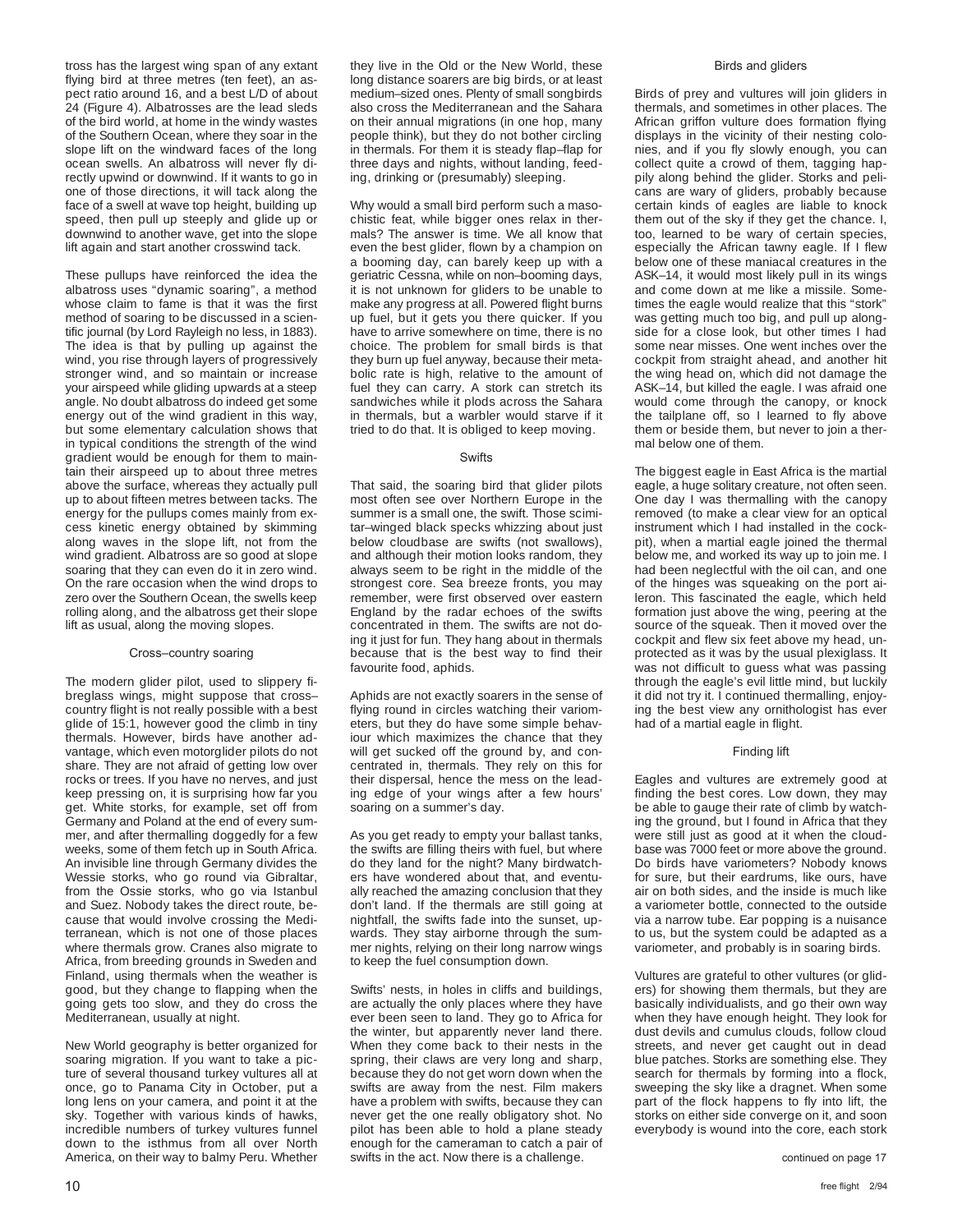# **Bluenose soars on the North Mountain ridge**

## **George Graham**

TO SAY THAT BLUENOSE SOARING HIT<br>the ridges with panache would be over-<br>stating of our ridge soaring flight tests<br>of 1993. But with the south winds of Novemthe ridges with panache would be overstating of our ridge soaring flight tests of 1993. But with the south winds of November huffing and puffing, a cluster of hardy BSC souls trekked into Annapolis Valley with high hopes, modestly determined to at least join the flocks of feathered gliders strutting their stuff on the North Mountain ridge. North Mountain is a long straight 500 to 800 foot ridge on the northwest coast of Nova Scotia separating Annapolis Valley from the Bay of Fundy. For those of you who have been gliding a while, there was a good map and write– up on the area in free flight 2/85.

Modesty vanished and visions of Gold distances danced in our heads by the time we drove the winch onto a pasture kindly afforded to us by Mr. Darrell Gould (Mrs. Gould later afforded us the most tasty muffins). We unhooked the trailer containing C–FRCE, one of the club's K8s, and opened the trailer doors of C–GUIL, the Open Cirrus crewed by Dick Vine and Phil Backman.

A friendly met man at the nearby Base Greenwood had promised a somewhat unusual combination of fair sky combined with winds of 20 to 25 knots from the south, and we hurried to put the gliders together and set up the winch. Sure enough, as soon as the cable buzzed out, the winds that had previously waved the tree tops at the top of the ridge came down to ruffle the hair of uncapped heads.

Only Dick Vine had flown the ridge, but since he wanted to spirit the Cirrus aloft, it fell to yours truly to take the first K8 flight, not because I was the best pilot, or even the oldest, but, well ... because I had negotiated the use of the field.

With the aid of strengthening winds, and only the light K8 to deal with, the winch had no trouble making glider and nervous occupant reach for the sky. Instead, I pitied the winch driver as the 25 knot winds aloft made a narrow throttle window between good speed and Vne. I ended up kiting higher than I needed against a nearly stationary drum before I pulled off, then headed for the ridge nearby. I had more altitude than needed because of the zero sink that floated me back to the ridge. The mildness of the average lift and sink surprised me too, despite the well formed ridge and the strong winds (the spikes were something else!), but then I was almost 500 feet above the ridge.

At this point, knowing that I was learning on the fly, I headed for two red–tailed hawks that banked and hovered like seasoned veterans. Once I took up station beside them, I quickly learned amazing lessons and facts about ridge flying, at least as far as flying this ridge in south winds is concerned, where such winds tend to drag along a lot of unstable air rejected by the Bermuda High. (Or rejected by just about any high or low. Not for naught is Nova Scotia considered the atmospheric exhaust pipe of North America.)

Amazing lesson #1 If you're hooked on watching instruments, ignore the vario and watch the altimeter. In both my flight experiences, the air proved so rough that even with the vario set to slow and low, it went into manic–depressive mode: gleefully yelling 10 knots up one second and groaning 10 knots down the next.

Amazing lesson #2 Forget the instruments and enjoy the scenery. The ridge will rise to meet you, or fall away from you, as you sashay about, and you'll soon find the comfort zone.

Speaking of the view, that brings me to my first Amazing Fact: From up in the comfort zone, the view down a ridge itself is most inspiring, even magnificent, like looking down the finely–blued gun barrel of a classic shotgun, only this time the scale is that of looking down a miles–long barrel wedging off into the distant blue haze. And speaking of touristing, there's

Amazing lesson #3 Although the band of best lift might be narrow, the band of useful lift or zero sink lets you wander. If you want to sight–see out over the valley, go for it. A corollary: don't feel you have to contour fly the ridge with any great precision. Steady as she goes gets you across smaller gaps (up to three kilometres wide or so) with little loss of height.

Amazing lesson #4 Give a reasonably strong wind a ridge to play with and it will make a wave of itself, even if its roiling with unstable air. Although the wind died for a moment, allowing me to land and hand the glider over to Doug Devine, soon afterwards the wind freshened. Stuart Baker took up C– FVKA, the Ka6, and soon he, Doug in the K8, and Dick in the Cirrus were rising past 3000 feet, well above the 800 feet high ridge. Dick took the Cirrus down to Canning, about 60 km away, using the smooth wave lift rather than the turbulent mechanical lift coming directly off the ridge.

After briefings, most of the glider pilots got to play with this "new" kind of soaring. In the wave conditions, some pilots had their first experience in sink rates that changed with vertical rather than with horizontal position. This caused one stimulating circuit, at least it stimulated our feathered audience gracing the power lines to dive for cover. The day ended with smiles (some shaky) all around. However, as the field had begun to melt, a couple of cars got stuck in the field, so we decided to find drier pastures for our next foray.

Early Saturday on the next weekend found us invading the farm of Michael Pyle, which is nestled against the pretty town of Canning. Between two of his cultivated fields lay a farm road 2500 feet long, and that eight foot wide road had to be our airstrip: the fields on either side had been pounded into brown porridge by five days of rain.

The wind was much stronger and quite gusty this time out, and we had to wait until a heavy shower passed before we could rig the K8. We launched Dick first, since this time we were two kilometres away from the ridge, and we figured his extra experience might be needed. We watched, concerned as he faded in and out of sight in the wisps. But with the strong tailwind, and more zero sink, Dick hardly lost 200 feet before he contacted lift and turned parallel to the ridge. He then promptly went out of sight behind the clouds.

He reappeared quite a bit lower and behind the ridge. Dick reported that the wind was blowing over 45 knots at his altitude, and said it took Vne speeds on the venerable K8 to get back to the 'up' elevator. With the cloud deck only 400 feet higher than the ridge, Dick had to get off the elevator early, and compressed into such a narrow height band, reported a punishing ride. He disappeared off to the east, then returned to disappear off to the west before finally returning to let someone else sally forth.

Yours truly got into the rocking glider, and a minute later, got rocketed up to 1200 feet, from whence I unintentionally stall–turned before high–tailing it back through the turbulent air towards the beckoning ridge. I found out what Dick had been talking about as the combination of bouncy air and mechanical tumult made for a character building ride.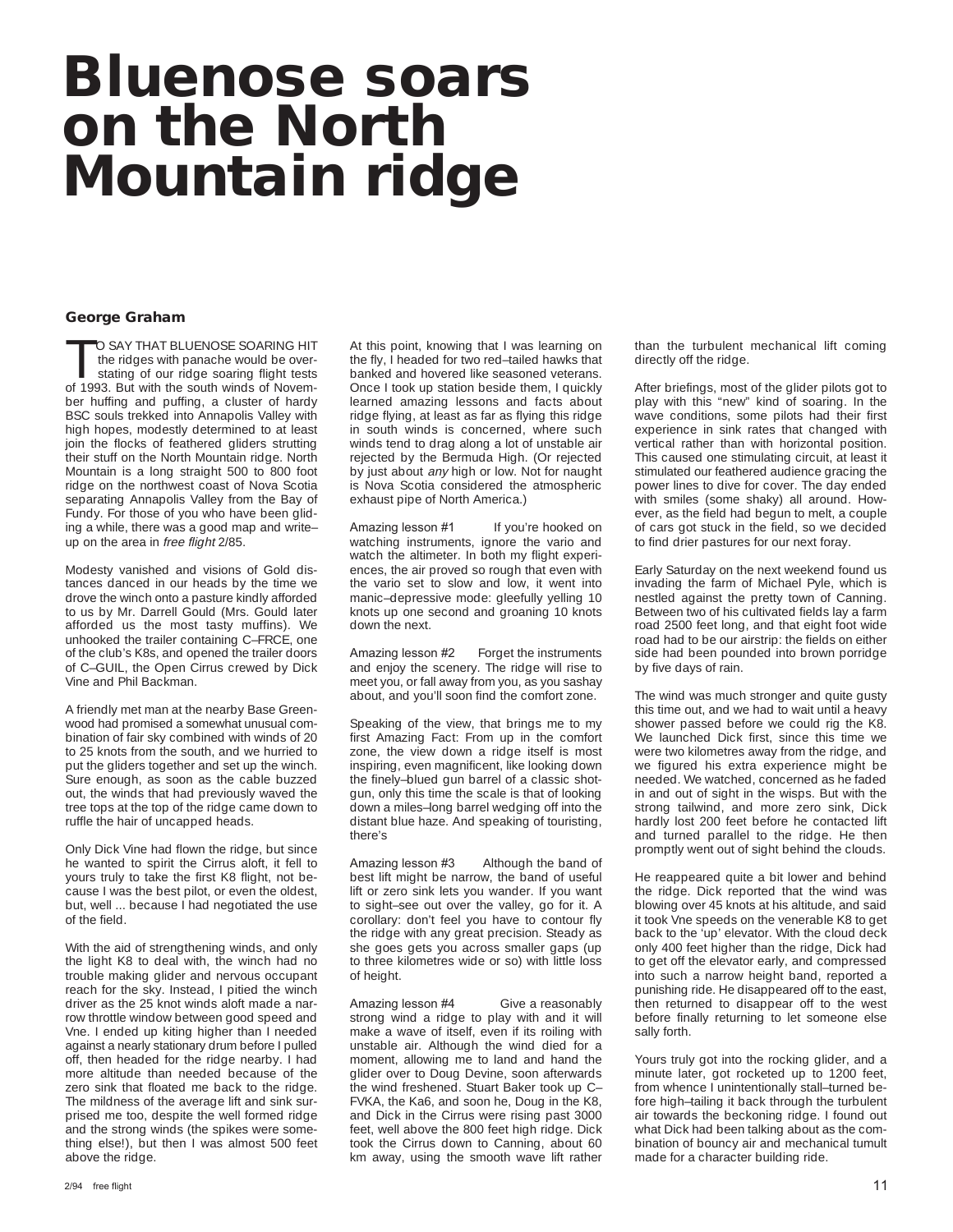Amazing lesson #5 Ridge flying is rougher than anyone lets on. It's particularly indecent when you're compressed between the top of the ridge and a low shelf of cloud. At this point in the flight I realized why the many eagles and hawks (we had earlier seen six bald eagles in one elm tree) had been happy to hook their talons firmly around their perches. Wondering if I should find a comfortable spot, I nosed down to avoid the cloud, headed east, and soon found myself over the local look off (that's a viewpoint to you non–Maritimers). On the trip west, while sorting out the lift by watching the ridge rise and fall, I observed Amazing Fact #2.

Near even modest population centres, fabulously rich people build extravagant abodes on ridge tops. Talk about mansions on the hill! Some of the ones I looked down on were over 200 feet long and double–storied for that full length (one constructed only one room wide to give every room that top–of–the–world view). I never knew that kind of moola existed in humble Nova Scotia.

Political soaring hint #1. Since wealthy people have connections, it's probably unwise ridge soaring politics to whisper past a bedroom window at close range, eyeball to eyeball with the rich and cranky occupants picking around the window ledge for their underwear.

Now where was I? Oh yes, the turbulence made me thresh the controls to full deflection to stay right side up. After a half–hour of free aerobatics, I headed for home, again buoyed by turbulence that averaged out as zero sink. Landing meant diving into winds so strong that we had to put away the K8 before we could put the Cirrus together. Phil went up for the ride of his life, beating up and down the ridge (now we know why they use that phrase) before coming back in ahead of the advancing rain, saying that he should have carried water ballast. Winter got serious on Christmas Eve, and deep snow ended our ridge flying investigation of 1993.

We at Bluenose Soaring consider ourselves as much a research and development group as a soaring operation. Raised on rather calm Atlantic–edge thermals, we certainly developed a healthy respect for people that pound down ridges through such pummelling turbulence, their HUD sights focused on Diamond distance. But now we want more, in fact we're programming in Gold distance coordinates ourselves. In conclusion, we indeed benefited from the experience, even if the lessons, facts, and hints related above probably do not add much to the world–wide compendium of ridge flying knowledge.

But we can report that, in otherwise unreasonable soaring weather, it's a lot of fun. Because of this, we even predict a resurgence of ridge flying, led — would you believe — by the new "World class" gliders. Think of their size, their lightness, their L/D. They're just waiting to be experienced by us and discovered by our hang glider friends. That cute little performer, the PW–5, can probably be trailered by a car with a 1.3 litre engine, be assembled by two people, and launched off the top of a ridge with said car, or via bungee cord tightened by an ATV ... old may be new again, and twice as much fun.

## **1993 ACCIDENT/ INCIDENT REPORTS & ANALYSIS**

Learn from the mistakes of others; you won't live long enough to make them all yourself!

## **George Eckschmiedt**

member Flight Training & Safety Committee

First of all, I would like to express my sincere thanks to SAC for bestowing on me the 1992 Hank Janzen award. I will cherish the plaque I received for the rest of my life.

The format of this report follows all the previous years' reports. I have not received much negative feedback (any feedback?) so I think it should be acceptable. The 1993 soaring season is finished and once again I spent my Christmas break in evaluating the Canadian accident reports for the sixth year in a row. Doing the analysis was somewhat more difficult than in the previous years. In the middle of November I joined Canada's official 11% (estimated 20%) of the population, and looking for a new job took up most of my time and all of my mind. Coupled with this, looking at all our accidents produced an anxiety level under which I would not choose to fly. Lucky it's wintertime, eh?

An unusually large number of reports (58) were evaluated in 1993. In the 1992 report, I predicted that we should have received at least 15 more incident reports. I was not too far off. Well into 1993 I received more information on about ten incidents, the one suspected damage accident and the two non–reported non–flying accidents from 1992. Even if late, I am glad they were sent, because they change significantly the overall information about the accident/incident status of soaring and gliding in Canada. Therefore, in the Events listing, the first ten incidents reported to SAC are from 1992, and in the Coding Sheet data the 1992 numbers were updated in an attempt to show the data as accurately as possible. (Meant double the work, though.)

The most important fact of this year is that we did not have any fatal accidents! Thank God for that, as many of the accidents could easily have resulted more grieving families. Even the serious injuries have maintained the average of the previous years.

The data for this report was obtained, as the saying goes, by hook or crook — any possible means. Joan, (bless her heart) diligently sends copies of some correspondence with the insurer as they pass on to SAC the one–line description of the original event, but not much else. In free flight, Tony lists some of the events from wherever Tony gets his information, and from the reports submitted to SAC. All information from the various sources were cross–checked for whatever more data could be extracted from each to try to get it as complete as possible.

It has to be repeated time and time again; the Flight Training & Safety committee is very concerned, and we are trying to do anything possible to improve the safety picture. That is the reason this report is prepared. This report has no intention of being related to the SAC insurance scheme, or for that matter any other. The FT&SC is working independently for this report (believe me, very independently — I do it), but we intend to make use of any information we can get.

I would like to thank the Safety Officers who sent me personal notes along with the reports. I feel honored and flattered by their action and I hope that the reports are acted upon in their clubs and that copies of the reports are also going to the Association office. On the facing page is a list of the known events in 1993 in Canada.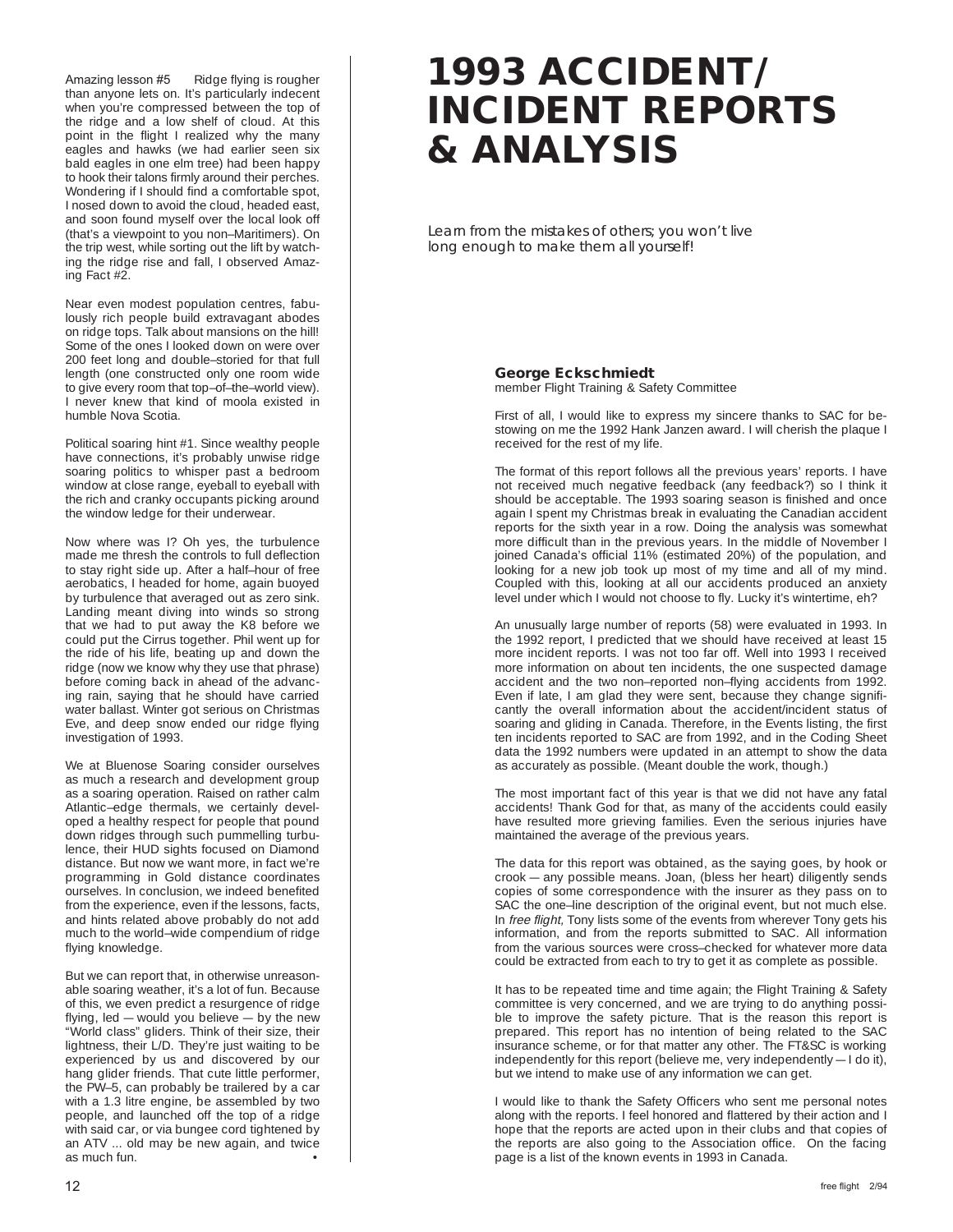## **ANALYSIS**

As before, many clubs reported their experiences diligently. York Soaring was one of them. Their Safety Officer, Peter William Foster has done an excellent job of analyzing their events and reporting them. Many thanks to him. Some magnificently detailed reports were received from Bluenose, Rideau Valley, AVV Champlain, Central Ontario Soaring, and my own VSA. I sincerely hope that the clubs go over these reports for their own analysis of what to and what not to do. On the other hand, one of the highest claimants, SOSA did not bother to send one single report. Perhaps this club considers itself above every one else; but then why the insurance claims?

The initial reports on the insurance indicated that the claims are high this year. When the number of events reported are considered, we are making the same type of mistakes all over again. But this year we have broken more parts than any of the previous years.

As in previous years, the events were grouped to highlight certain common characteristics. In 1993 we had 30 (16 in 1992) aviation type accidents and four (7 in 1992) in which no flying activity was involved! This report contains 21 (4 in 1992) aviation incidents, of which ten belong to 1992. (That makes it 11 in '93 and 14 in '92.) The incident reports are about the same, but boy–oh–boy, the accidents! For an overall picture and for the sake of simplification, I have chosen to look at the late reported events of 1992 and the 1993 events together. (The yearly data was updated though.) For many of the events, seldom has the immortal words of Eric Newsome been more applicable than this year, "People are substituting convenience for safety."

Most of the non–flying accidents with insurance claims are the most preventable ones, but they reflect on the soaring community. Most are just dumb, careless mistakes. I have sympathy for the pilot whose tire came off the trailer, myself having had a trailering accident, but I wonder what else happened to make that tire come off? Perhaps driving too fast, or not checking the tires before the trip?

In another case, while the glider was pushed backwards to its final tie down position the elevator struck a dirt mound. The elevator was not locked in the upright position. The damage was about \$1000, not counting the revenue lost while the glider was out of service. I have seen this circumstance countless times, and I understand the reluctance to tie the elevator back after each landing. I forgot it myself many times. It takes just too much fiddling to tie the harness around the stick, then it falls down, so it is a bother – until you damage the elevator or stretch the cables. The solution is quite simple, make the task self– evident and easy to do. Install in the cockpit a short bungey cord with a hook on its end. The sole purpose of this cord is to lock the elevator up. I mentioned this in our club and the response was predictable, "What's wrong with the seat belt for this job?" Nothing, but the presence of this bungey cord is a psychological tool, a reminder to tie the elevator up. It works. I wish I could take credit for this idea, but I cannot, I saw it on a couple of Blaniks in Munich last September.

Of the 52 flying events in 1993 and part of 1992, 33 were landing related. Of these, I can estimate only six which may be considered legitimate off–field landings as part of a cross–country flight. I estimate it since the conditions were not reported. The other 27 flights were intended to be local flights. Out of these, 12 flights did not make their own runway and six of these resulted in damaged gliders. The other landing accidents point very clearly to a major fault, which I have been harping on for years: inadequate preparation for landing and unskilled use of the glide path control devices (see free flight 5/93 and 6/93). In at least six of the above 12 flights evidence was provided to derive the faulty dive brake use concept. (The dive brakes are the most mis–used controls of the glider and the flap is the least known control. Think about it.)

We concentrate on badge and competition flying, or flying for its own sake, and do not pay enough attention to the inevitable landing. Every flight must have some kind of start: winch, car tow, engine, aerotow, and this is the beginning of the flight so we try to teach them well. The flight itself is always different, so we emphasize its different aspects. But the end of the flight is always supposed to be the same: a perfect gentle union with the ground. So what do we do? We don't pay too much attention to it. Look at the data. If the airlines landed the way we do, they would be out of business a long time ago. Our winged bus drivers flying gliders are doing a better job of glider landings because

## **TABLE OF EVENTS**

| Pilot<br>age | Description                                                                                                                                     | Flying<br>hours        |
|--------------|-------------------------------------------------------------------------------------------------------------------------------------------------|------------------------|
|              | Aviation accidents not reported to SAC                                                                                                          |                        |
| ΝR           | Canopy on Blanik came open on a stop-and-turn.                                                                                                  | <b>NR</b>              |
| ΝR           | Wind gust in Citabria side window damaged greenhouse & windshield.                                                                              | <b>NR</b>              |
| ΝR           | Strong sink on final, could not clear trees. Landed on trees. Total loss.                                                                       | <b>NR</b>              |
| NR.          | Off-field landing in dirt field.                                                                                                                | <b>NR</b>              |
| ΝR<br>NR     | Landed in barley field and groundlooped.<br>Crashed on landing in field.                                                                        | <b>NR</b><br><b>NR</b> |
| NR           | Landed on gas well cut line. Extensive damage.*                                                                                                 | <b>NR</b>              |
| NR           | On landing roll out, towplane right wheel brake locked, flipped over.                                                                           | <b>NR</b>              |
| NR           | Hard landing - lost control.                                                                                                                    | <b>NR</b>              |
| NR           | Off-field hard landing.                                                                                                                         | <b>NR</b>              |
| NR.          | Off-field landing and ground loop.                                                                                                              | <b>NR</b>              |
|              | * Well reported in free flight, but no accident report received.                                                                                |                        |
| 28           | Aviation accidents reported to SAC                                                                                                              | 250                    |
| 40           | Unauthorized & untrained aerobatics in club glider. Suspect damage.<br>Undershoot into freshly plowed field; inappropriate dive brake use.      | 70                     |
| 35           | Hard landing, teaching landing before student can fly.                                                                                          | 97                     |
| 38           | Inappropriate takeoff technique, glider groundlooped, hit another one                                                                           | 685                    |
| 40           | Taxiing to glider line-up, unable to stop. Hit parked glider.                                                                                   | >800                   |
| 63           | Lost canopy just after take off.                                                                                                                | 186                    |
| 45           | Towplane stalled on final turn, hit car. Aircraft demolished.                                                                                   | 400                    |
| 65           | Ground looped on landing in strong turbulence and crosswind.                                                                                    | 500                    |
| 51           | Severe sink on final, glider hit fence then another glider on takeoff line.                                                                     | 475                    |
| 49           | Undershoot, glider struck utility pole and came to rest in a small tree.                                                                        | <b>NR</b>              |
| 70           | Glider landed 200 feet short, in the river; dive brakes fully open.                                                                             | <b>NR</b>              |
| 31           | Unable to return to airport, left field picking too late, hit ground hard.                                                                      | 130                    |
| 25<br>ΝR     | Glider landed in wheat field and groundlooped due to strong crosswind.<br>Towplane ran out of fuel, creating difficult landing task for glider. | 14<br><b>NR</b>        |
| 31           | Glider released, landed at the end of runway and groundlooped.                                                                                  | 69                     |
| 60           | Flared at 10 feet and stalled. Bent fuselage longerons.                                                                                         | 330                    |
| 27           | Hard landing, incorrect use of spoilers.                                                                                                        | 18                     |
| 20           | Forgot to lower landing gear. Did not apply SWAFTS.                                                                                             | 180                    |
| 27           | Spin-in, crashed into trees on mountain.                                                                                                        | 27                     |
| 63           | Forgot to extend the wheel when landing on hardtop.                                                                                             | <b>NR</b>              |
| NA           | Non flying accidents not reported to SAC                                                                                                        |                        |
|              | Damaged elevator while pushing glider<br>backwards. Not secured upward.                                                                         | NA                     |
| NA           | Rain infiltrated wing.                                                                                                                          | <b>NA</b>              |
|              | Non flying accidents reported to SAC                                                                                                            |                        |
| NA           | Canopy on ground driven over by car.                                                                                                            | ΝA                     |
| <b>NA</b>    | Tire came off rim, trailer flipped on its side.                                                                                                 | <b>NA</b>              |
| NA           | Towed glider's wingtip hit parked Cessna's wing.                                                                                                | ΝA                     |
| ΝA           | Windstorm blew glider trailer away. Trailers not tied down                                                                                      | ΝA                     |
|              | Aviation incidents reported to SAC<br>Unable to return to airport. Poor landing field chosen.                                                   | 60                     |
| 25<br>NR.    | Circling at 300 feet on base leg at strange airport. Collision path.                                                                            | <b>NR</b>              |
| 40           | Misjudged conditions for final glide, unnecessary outlanding.                                                                                   | 150                    |
| 30           | Homebuilt modified, spin developed to flat spin.                                                                                                | 80                     |
| 67           | Student developed PIO, instructor failed to take control.                                                                                       | 85                     |
| 37           | Near collision with towed glider on downwind.                                                                                                   | 650                    |
| 35           | Undershot runway, heavy landing. Did not notice wind change.                                                                                    | 60                     |
| 17           | Unsafe choice of landing following tug failure.                                                                                                 | 15                     |
| 17           | Stall with wingdrop on final. Distracted by interfering traffic.                                                                                | 15                     |
| 38           | Crosswind on tow, CG tow hook, glider groundlooped.                                                                                             | 680                    |
| 55           | Glider undershot, clipped trees at end of runway.                                                                                               | 44                     |
| 55           | Gear-up landing; did not understand warning sound.                                                                                              | 95                     |
| 73<br>65     | Glider assembled incorrectly, flew and got away with it.<br>Commenced a winch launch with dive brakes fully open.                               | 600<br>89              |
| 74           | On initiating slipping turn, canopy opened.                                                                                                     | 600                    |
| 44           | Ground taxiing initiated groundloop.                                                                                                            | 515                    |
| 48           | Elevator not secured, disconnected on ground after two flights.                                                                                 | 800                    |
| <b>NA</b>    | Ignored accepted procedures. Launch started w/o glider connected.                                                                               | <b>NA</b>              |
| 63           | Did not lock wheel down, collapsed on touch down.                                                                                               | <b>NR</b>              |
| 40           | Heavy sink, unable to return to airport. Landed on sandbar.                                                                                     | <b>NR</b>              |
| 58           | Took off with tailwheel still in glider. Fell clear on lift off.                                                                                | >800                   |

NR: not reported NA: not applicable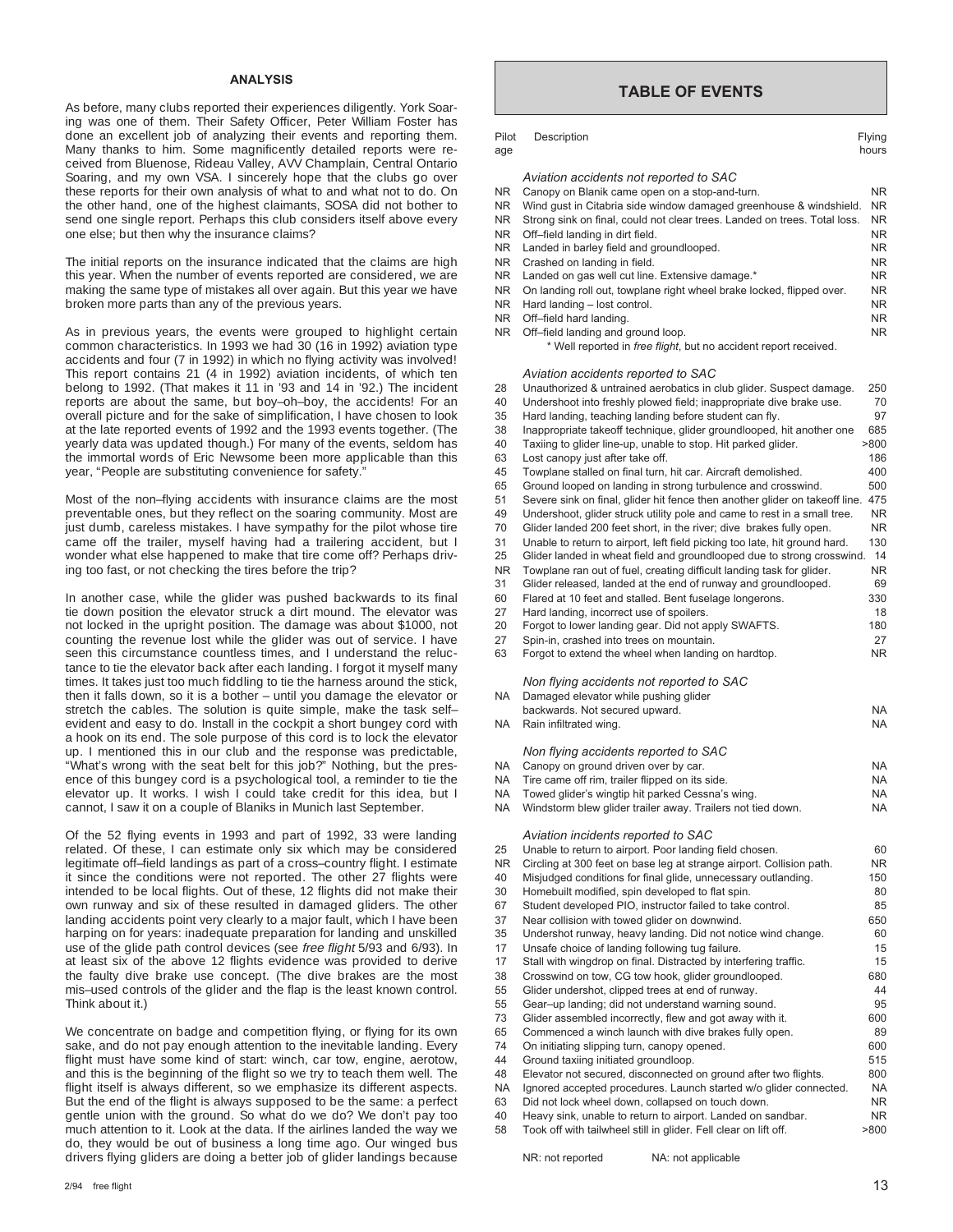they have a different mind set about landing than the other mortals, but they cannot be very smug either. I have seen some of them driving the glider down the runway as if it was a high speed tank!

Sometimes I think it would be better to teach landings initially without dive brakes as in the early days, and when the student becomes reasonably proficient, then allow experimentation with the dive brakes. Would our instructors be in trouble?

We are not improving our canopy handling either. My last year's suggestion of labelling canopies with their cost obviously did not work. Some revealing reports were submitted to the insurance: "canopy came open on a stop and turn. Blanik L–13", and "sudden gust of wind through side window caused damage to greenhouse and windshield. Citabria". Very understandable. One canopy was driven over, one was not locked before takeoff, and one opened in a side slip. The first two have to be ignored since they do not make sense as described and cannot be analyzed, but the others invite comments. I chose to refrain from

using adjectives about the driven– over canopy accident. Use your own.

The pilot of the report about the unlocked canopy lost on takeoff has my empathy as my own event, the last of the incidents, was under similar circumstances. He was "irritated" because of the heat and for being

bumped on the flight line; I was "annoyed" because of the extra work I had to do for which I did not plan. I know that it is often impossible to avoid life's irritations and annoyances, but I also learned that under negative emotional circumstances we tend to make more mistakes. The lesson to be learned is that if one is upset for any reason, get out of the airplane.

Mechanical difficulties are showing up again. Still with the canopies, in one report the canopy locking device seems to have been worn and the canopy opened on the initiation of a sideslip. This is not a unique event as it happened once with a Blanik. Since then our club rule is to close the side windows when the glider is to be slipped. This action also verifies and brings to our consciousness the possibility of canopy opening.

I remember the K8 canopy locking mechanism which is easy to knock open inadvertently, whether it is worn or not. On the other hand, why bother with an intentional slipping turn at 3500 feet just to come down? With the barn doors employed as dive brakes on the K8, slipping is seldom needed.

While on the subject of the K8 (and K7), it is possible to install the horizontal stabilizer to the fuselage incorrectly. The metal eyes on the stabilizer can miss the horizontal pins on the fuselage, resulting in only a single bolt holding the two together. It can pass positive control checks by an uninitiated checker! The glider actually flew in this condition and only an astute observer noted the seemingly excess lateral motion of the stabilizer. Now if the pilot had attempted a high speed run the result could have been tragic.

Continuing with stabilizers, the elevator locking device on the Jantar is a sliding tube in which there is a hole. When the elevator is connected and locked, a small ball can be felt and seen in this hole. The glider was assembled and two flights were made. After the second landing the elevator fell loose during ground handling! Obviously it was not locked during assembly. Had it come loose in the air, we could have had another fatality to investigate. The above two events are frightening. Three pilots got away with flying incorrectly assembled gliders which could have cost them their lives. They should celebrate a second birthday on the anniversary of these events. The lesson to be learned from the above two events is the classic one – confirm everything by visual observation and if distracted in a routine, re–do it from the start.

About 50–60 years ago there were gliders that got into a flat spin, but these days it is very unusual. We had Monerai reported to be modified and the resulting C of G shift caused it to flatten out in a spin practise. Only by undoing the seat belts could the pilot shift the CG forward enough to recover. Many mis-

PEOPLE ARE SUBSTITUTING **CONVENIENCE** FOR SAFETY

takes were made to reach that stage, on the other hand the pilot displayed tremendous presence of mind and a cool head to recover. V–tailed sailplanes have a history of different spin characteristics,

which I cannot explore now. Ask some Austria pilots. This pilot should also celebrate a second birthday.

Taxiing with a glider towards any obstruction is poor practise. In one club some of the privileged instructors are allowed to do it, regardless. I suppose it is a good feeling to end up with the glider exactly on the spot where one wants to, but a mistake can be costly. It was. You guessed it, another glider was hit. The damage to the other glider was minor, but I hope it was a major one to the ego! Next time you see a glider taxiing towards something, please say, there goes a pilot who substitutes convenience for safety!

Landing gear troubles and mistakes continue to hound us. One 100 hour pilot did not know what the buzzing sound meant when he opened the dive brakes for landing, as he proceeded to land gear–up. It was the first flight of the year and the first in that glider! Some gliders have a difficult system to affirm that the gear is indeed locked down. The alligator got the same pilot twice with one of these machines. I heard the sound of fibreglass grinding on hard runway surface and it is sickening.

We even wrote off a towplane as a result of landing gear failure. The other towplane loss was the result of a stall on final. The report was written in French, so I did not get much out of it (next time try Hungarian or pidgin– German). Then we had the annual "running out of fuel" event. No report of what happened to the tug, but it certainly placed the glider in an awkward position. It landed at the end of the runway, ground looped and the damage was about \$14,000. Shall we visually check the fuel level, or do we keep relying on unreliable gauges?

A couple of near collisions with towplane– glider combinations were reported, one in the east and one in the west, although the latter one only verbally. I am certain this situation arises much more frequently, but is seldom reported.

I have witnessed more than one myself. The situation warrants serious review of towing practises. I observed many times the towpilot routinely towing the glider in the landing pattern or close to it. The towpilot could be having his 25th tow for the day and may not be as observant as on the first tow. Or, as it is done in some locations, the towpilot being a glider pilot himself tows through the known lift areas to shorten the tow duration. Certainly, he wants to improve the efficiency of the tow; that is his aim. But it happened to me too, when I was scratching at 900 feet and the turkey comes straight at me! He had his mind set to achieve only his own goal and the heck with everything else.

Some towpilots take pleasure out of diving turns when the glider releases; a great occasion for a collision if they do not verify that it is safe to do so. Often each towpilot flies in a different direction on climb–out and firmly believes that his is the only correct way to tow. Whatever they believe is their business, but while on climb to altitude they should conscientiously stay away from all paths used by first the landing and next by the soaring gliders at the same hight or lower than they are. Of course, once at altitude we all want to release in lift (and please find it), but not before, and especially not because of a near collision.

Towpilots are doing a difficult and thankless service for our sport and at times we allow them to exceed their endurance and impose tasks on them that we think they can handle, but which often turns out otherwise. Clubs, handle this one with care, but handle it.

Talk about touchy subjects, more and more clubs are experiencing a situation which is a sacred cow, but it has to be brought to light – pilot conversion from Air Cadet training. One club reported several circumstances in which the accelerated, rote method of training has resulted in incidents and accidents. It's good to have a backup supply of pilots, but I have also experienced that a pilot fully trained to "licence standard" by the Cadets will require about 10–15 dual flights before they can be allowed solo in the Blanik. It always comes as a surprise to them. There were exceptions of course, but few. This may not be a safety concern now, but it could become one. It would be interesting to see an accident/incident report like this from the Cadets.

The takeoff characteristics of the good old ASW–20 struck again, at least twice. Also I have seen a couple of our own 20s touch wingtip to ground on takeoff, but they got away with it on the smooth grass. My mind's eye already saw balls of fibreglass on the runway. For the life of me, I cannot understand why the owners don't form a users club to find a solution to the 20s takeoff handling. I like to try out different gliders, but if you have a 20, you are safe from me!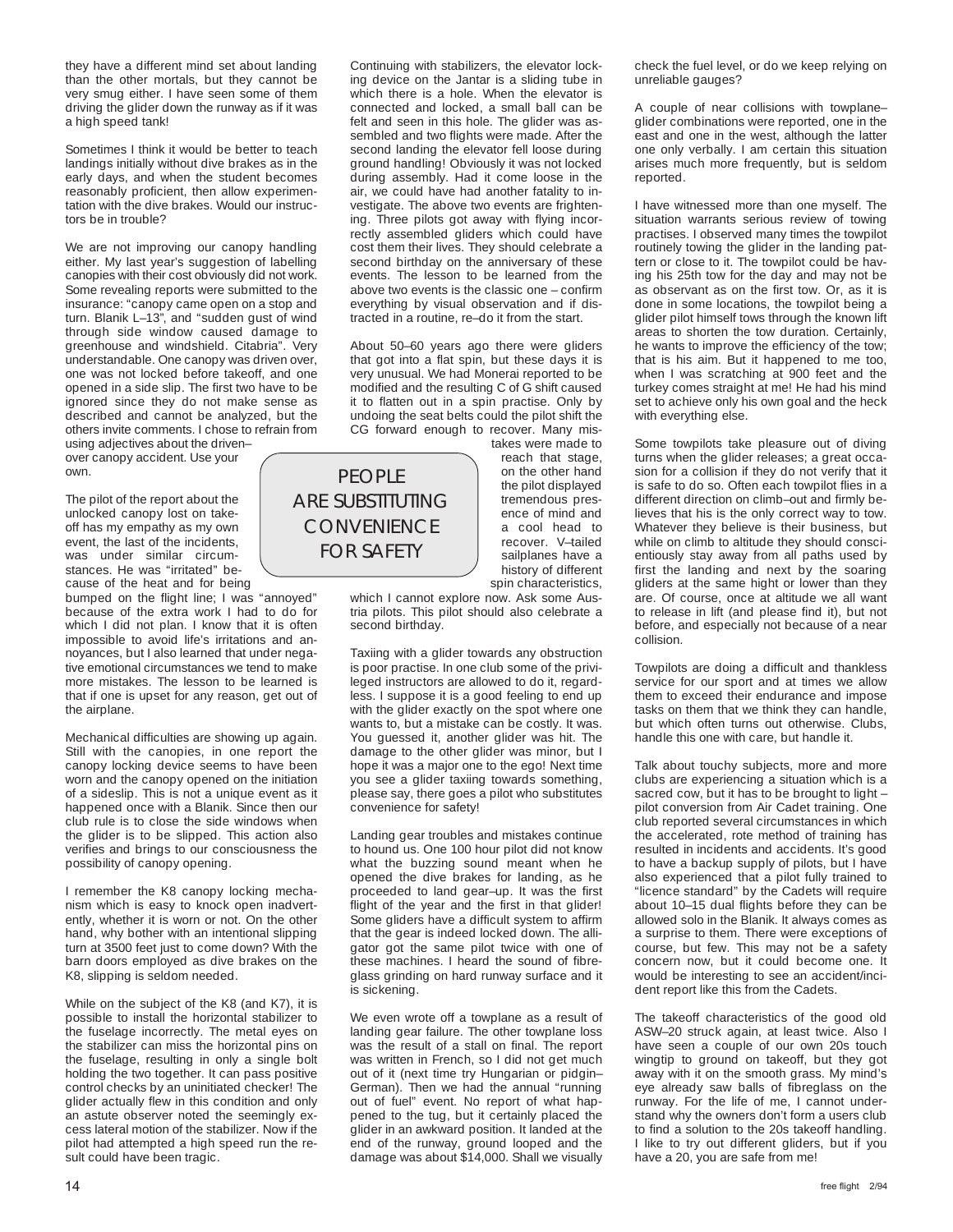## **CODING SHEETS**

The completion of the coding sheets has improved from the previous years. Thank you all who cared enough.

The object of the coding sheet is to identify the factors in the event. Items that could have caused the event, the reason, the result, the damaged component, or anything that was directly involved. Simply, only the FACTORS.

The coding sheets are processed by first examining the reported codes. If they make sense, an X is placed at the corresponding place in this analysis. If the aircraft is written off, an X is placed for the major components loss. Then every report, even if it is only a one liner from the insurer, is mentally recreated and examined for possible factors. A painful process, visualizing all the mistakes and damages of our friends and their equipment.

Some reports were excellently described and I hope the clubs make good use of them. Some would make excellent reading in free flight, leaving little for assumptions, but I have to leave it to the authors to submit them to Tony. On others, some assumptions had to be made, or simply were lending themselves for assumptions.

|                | <b>CODING SHEET SUMMARY</b> |                     |                |                |                 |                |                |
|----------------|-----------------------------|---------------------|----------------|----------------|-----------------|----------------|----------------|
|                |                             | 93                  | 92             | 91             |                 | 90 89          | 88             |
|                | Number of events            | 45                  | 37             | 37             | 40              | 47             | 27             |
|                | Flying events               | 41                  | 30             |                |                 |                | ۰              |
| 1              | <b>TYPE OF EVENT</b>        |                     |                |                |                 |                |                |
| 1.1            | Heavy landing               | 10                  | 4              | 6              | 5               | 5              | 6              |
| 1.2            | Undershoot                  | 8                   | 6              | $\overline{2}$ | 6               | 18             | 5              |
| 1.3            | Overshoot                   | 3                   | 1              | 0              | $\mathbf{1}$    | 1              | 1              |
| 1.4            | Groundloop                  | 8                   | 6              | 5              | 4               | 4              | 3              |
| 1.5            | Collision (ground)          | 7                   | 0              | 0              | 0               | 4              | $\overline{2}$ |
| 1.6            | Collision (air)             | $\Omega$            | 0              | 0              | $\Omega$        | $\Omega$       | $\overline{0}$ |
| 1.7            | Stall                       | $\overline{2}$<br>4 | 0              | 0              | $\overline{2}$  | 0              | 0              |
| 1.8            | Spin                        |                     | 3              | 1              | $\overline{2}$  | $\Omega$       | 0              |
| 1.9            | Structural failure          | 1                   | 1              | 3              | $\overline{2}$  | 1              | 1              |
| 1.10           | Blown/Flip over             | $\Omega$            | 0<br>0         | 0              | 3<br>0          | 2              | 0<br>0         |
| 1.11<br>1.12   | Gear up landing             | 3<br>1              | 1              | 2<br>0         | 1               | 2<br>1         | 1              |
| 1.13           | Gear collapse<br>Takeoff    | 4                   | 6              | 5              | 4               | $\overline{2}$ | 0              |
| 1.14           | Other                       | 11                  | 13             | 16             | 15              | 14             | 8              |
|                |                             |                     |                |                |                 |                |                |
| $\overline{2}$ | AIRCRAFT DAMAGE             |                     |                |                |                 |                |                |
| 2.1            | None                        | 11                  | 15             | 14             | 13              | 17             | 13             |
| 2.2            | Minor                       | 13                  | 6              | 17             | 10 <sup>1</sup> | 13             | 2              |
| 2.3            | Substantial                 | 16                  | 13             | 3              | 9               | 11             | 9              |
| 2.4            | Write-off                   | 5                   | 3              | $\overline{2}$ | 5               | 4              | $\overline{2}$ |
| 3              | PERSONNEL INJURY            |                     |                |                |                 |                |                |
| 3.1            | None                        | 40                  | 33             | 29             | 24              | 43             | 22             |
| 3.2            | Minor                       | 4                   | 1              | 0              | 4               | 1              | 2              |
| 3.3            | Serious                     | 1                   | 1              | 0              | 0               | 3              | $\overline{2}$ |
| 3.4            | Fatality                    | 0                   | $\overline{2}$ | 1              | 4               | 0              | 1              |
| 4              | AIRFRAME FAILURE OR DAMAGE  |                     |                |                |                 |                |                |
| a              | In-flight failure           | 1                   | 5              | 5              | L,              | -              |                |
| b              | Damage at accident          | 27                  | 14             | 14             |                 |                |                |
| C              | Handling damage             | 6                   | $\overline{7}$ | 7              | ä,              |                |                |
|                |                             |                     |                |                |                 |                |                |
| 4.1            | Flight controls             | 4                   | 2              | 2              | 3               | 2              | 1              |
| 4.2            | Elevator                    | 8                   | 4              | 4              | 5               | 3              | 3              |
| 4.3            | Rudder                      | 5                   | 5              | 3              | 6               | $\overline{2}$ | $\overline{2}$ |
| 4.4            | Ailerons                    | 5                   | 3              | $\overline{2}$ | 5               | 1              | 0              |
| 4.5            | Flaps                       | 3                   | 1              | 3              | $\overline{2}$  | 1              | 0              |

| 4.6<br>4.7<br>4.8<br>4.9<br>4.10<br>4.11<br>4.12                                                                                         | Wings<br>Spoilers/Divebrakes<br>Undercarriage<br>Canopy/doors<br>Fuselage<br>Release<br>Instruments                                                                                                                                                                                                                                                                                                           |                   |                   | 17<br>4<br>12<br>10<br>23<br>0<br>0                                                                     | 8<br>0<br>4<br>5<br>9<br>1<br>3                                                        | 5<br>1<br>5<br>6<br>7<br>2<br>0                                                        | 10<br>1<br>6<br>6<br>5<br>÷<br>1                                                                      | 6<br>2<br>1<br>7<br>13<br>$\overline{a}$                                                  | 4<br>0<br>4<br>5<br>8<br>$\overline{a}$                                                 |
|------------------------------------------------------------------------------------------------------------------------------------------|---------------------------------------------------------------------------------------------------------------------------------------------------------------------------------------------------------------------------------------------------------------------------------------------------------------------------------------------------------------------------------------------------------------|-------------------|-------------------|---------------------------------------------------------------------------------------------------------|----------------------------------------------------------------------------------------|----------------------------------------------------------------------------------------|-------------------------------------------------------------------------------------------------------|-------------------------------------------------------------------------------------------|-----------------------------------------------------------------------------------------|
| 5<br>5.1<br>5.2<br>5.3<br>5.4<br>5.5<br>5.6<br>5.7<br>5.8                                                                                | <b>TOWING</b><br>Premature release<br>Rope/Cable break<br>Winch/Tug failed<br>Rope/Cable snagged<br>Divebrake opened<br>Towplane ground upset<br>Run out of fuel<br>Taxiing mishap                                                                                                                                                                                                                            |                   |                   | 2<br>0<br>2<br>0<br>0<br>0<br>1<br>1                                                                    | 2<br>0<br>1<br>1<br>1<br>0<br>0<br>3                                                   | 3<br>0<br>0<br>1<br>0<br>1<br>1<br>0                                                   | 0<br>0<br>0<br>0<br>1<br>0<br>2<br>2                                                                  | 0<br>0<br>2<br>2<br>4<br>0<br>L,<br>Ĭ.                                                    | 0<br>1<br>0<br>1<br>2<br>1<br>ä,                                                        |
| 6<br>6.1<br>6.2<br>6.3<br>6.4<br>6.5<br>6.6<br>6.7<br>6.8<br>6.9<br>6.10<br>6.11<br>6.12<br>6.13<br>6.14<br>6.15<br>6.16<br>6.17<br>6.18 | PILOT FACTORS<br>Misused controls<br>Misused spoilers<br>Misused flaps<br>Misjudged distance<br>Misjudged speed<br>Misjudged altitude<br>Misjudged conditions<br>No wind compensation<br>Did not see object<br>Did not keep speed<br>Overstressed A/C<br>Exceeded experience<br>Reckless flying<br>Insufficient training<br>Physical impairment<br>Wrong decision<br>Instructor failed<br>Other & complacency |                   |                   | 6<br>5<br>1<br>6<br>3<br>11<br>11<br>4<br>2<br>1<br>1<br>$\overline{2}$<br>2<br>3<br>0<br>12<br>3<br>19 | 8<br>3<br>0<br>3<br>3<br>4<br>9<br>4<br>3<br>4<br>2<br>5<br>2<br>4<br>0<br>6<br>3<br>4 | 4<br>1<br>1<br>6<br>2<br>4<br>7<br>5<br>3<br>1<br>1<br>4<br>2<br>1<br>1<br>5<br>3<br>7 | 3<br>2<br>1<br>4<br>$\overline{2}$<br>10<br>8<br>3<br>2<br>2<br>1<br>3<br>4<br>2<br>0<br>11<br>0<br>9 | 9<br>1<br>2<br>8<br>1<br>13<br>10<br>8<br>4<br>1<br>0<br>4<br>1<br>5<br>0<br>16<br>0<br>4 | 2<br>1<br>0<br>2<br>2<br>4<br>4<br>3<br>5<br>0<br>0<br>1<br>0<br>2<br>1<br>11<br>3<br>2 |
| 7.<br>7.1<br>7.2<br>7.3<br>7.4<br>7.5<br>7.6<br>7.7<br>7.8<br>7.9<br>7.10                                                                | WEATHER<br>Low ceiling<br>Rain<br>Hail<br>Crosswind<br>Severe turbulence<br>Wind gradient<br>Wind shift<br>Thunderstorm<br>Severe sink<br>Line squall<br>7.11 Lightning<br>7.12 Poor visibility<br>7.13 Clear (if factor)<br>7.14 Weather not a factor<br>Reported flying hrs                                                                                                                                 | 93                | 92                | 0<br>1<br>0<br>5<br>3<br>3<br>0<br>1<br>3<br>0<br>0<br>2<br>0<br>27                                     | 0<br>0<br>0<br>2<br>0<br>1<br>1<br>0<br>0<br>1<br>0<br>2<br>0<br>30 29<br>91           | 0<br>0<br>1<br>2<br>1<br>1<br>1<br>0<br>1<br>$\overline{1}$<br>0<br>0                  | 0<br>0<br>3<br>3<br>0<br>0<br>0<br>1<br>1<br>3<br>0<br>1<br>90                                        | 0<br>0<br>0<br>1<br>0<br>1<br>0<br>0<br>0<br>0<br>0<br>0<br>-<br>89                       | 1<br>1<br>0<br>1<br>3<br>1<br>0<br>0<br>2<br>0<br>0<br>1<br>88                          |
|                                                                                                                                          | distribution:<br>0-100 hours<br>101-300 hours                                                                                                                                                                                                                                                                                                                                                                 | 9<br>5            | 8<br>4            |                                                                                                         | 7<br>7                                                                                 |                                                                                        | 7<br>5                                                                                                | 10<br>11                                                                                  | 1<br>4                                                                                  |
|                                                                                                                                          | 301-800 hours<br>801-above                                                                                                                                                                                                                                                                                                                                                                                    | 9<br>2            | 3<br>1            |                                                                                                         | 6<br>4                                                                                 |                                                                                        | 5<br>3                                                                                                | 7<br>2                                                                                    | 6<br>5                                                                                  |
|                                                                                                                                          | Hours reported<br>in flying events:                                                                                                                                                                                                                                                                                                                                                                           | 25of<br>41<br>61% | 16of<br>30<br>53% |                                                                                                         | 24of<br>30<br>80%                                                                      |                                                                                        | 20of<br>31<br>64%                                                                                     |                                                                                           |                                                                                         |
|                                                                                                                                          | Reported pilot age distribution:<br>$16 - 25$<br>26 - 49<br>$50 - 59$<br>60 - up                                                                                                                                                                                                                                                                                                                              | 2<br>14<br>4<br>9 | 3<br>9<br>2<br>2  |                                                                                                         | 4<br>9<br>6<br>3                                                                       |                                                                                        | 3<br>9<br>1<br>3                                                                                      | 7<br>7<br>6<br>9                                                                          | 1<br>0<br>8<br>1                                                                        |
|                                                                                                                                          | Age reported<br>in flying events                                                                                                                                                                                                                                                                                                                                                                              | 29of<br>41<br>71% | 16of<br>30<br>53% |                                                                                                         | 22of<br>30<br>73%                                                                      |                                                                                        | 16of<br>31<br>52%                                                                                     |                                                                                           |                                                                                         |
|                                                                                                                                          | As can be seen, six years of data is available                                                                                                                                                                                                                                                                                                                                                                |                   |                   |                                                                                                         |                                                                                        |                                                                                        |                                                                                                       |                                                                                           |                                                                                         |

simultaneously. I would hope that the readers themselves will make some comparisons, as the numbers are self–evident. Any apparent

inconsistencies between the totals and the number of events may be that some events may have had more than one factor or that I have had reasons to include an extra factor. (I spent the whole of New Year's day, which turned out to be a wet and dark and miserable day and I also had the flu, trying to balance the entries.)

The emphasis on judgement training by the FT&SC is well warranted. The "misjudged" sections show up in the largest numbers. Complacency is also a form of misjudgement. In spite of all our best efforts, we have done very poorly in 1993.

Heavy landings, undershoots and groundloops still dominate. I suppose they always will. Groundloops, which are always indicative of excess energy during landing, are also increasing. The only mitigating circumstance would be when the groundloop was initiated to avoid more severe damage, such as could have been when the glider had to land at the end of the runway following the towplane running out of fuel.

In–flight mechanical failures are still worrisome. Although only one was reported and it was a minor event, we could have had at least two very bad in–flight failures (K8 and the Jantar). Thanks again for reporting them and let them be a lesson for all. Parts of the older gliders and also their owners are wearing out and the failure of seemingly minor items can have catastrophic results.

## **SUMMARY AND CONCLUSION**

|                        |    | 93 92 91 |                | 90 89       |                   | 88 |
|------------------------|----|----------|----------------|-------------|-------------------|----|
| Aviation accidents     |    |          |                |             |                   |    |
| not reported to SAC    | 11 | 10       | $\overline{4}$ | 74          |                   |    |
| reported to SAC        | 19 |          |                |             | 6 11 12 17 14     |    |
| Non-flying accidents   |    |          |                |             |                   |    |
| not reported to SAC    |    | 5        | 5              | 7           | 3                 | 0  |
| reported to SAC        | 4  | 2        |                | $2 \t3 \t5$ |                   | 2  |
| Incidents reported     | 11 | 14       |                |             | 15 11 18 10       |    |
|                        |    |          |                |             |                   |    |
| Total reports          |    |          |                |             | 45 37 37 40 47 27 |    |
| Aviation accidents     | 31 | 16       |                | 15 19 21    |                   | 15 |
| Aviation accidents (%) | 69 |          | 43 41          |             | 48 45             | 56 |

The numbers speak. With the exception of 1989, the annual accident rate was similar. Then came 1993. Perhaps we flew more, perhaps we have more members? I doubt it. Is it that the 26-49 year old pilots with either low or high time suffered the events? The existing sample does not allow us to draw that conclusion. If all the events were reported and all requested data were available, we could provide reasonably accurate information. The 11 non–reported accidents could contain many of the clues.

In the 1992 report, in order to offer a solution for reducing accidents, I described a concept of continuous improvement. Obviously it did no good. I have little hope of having any success in getting more ideas. Regardless, as long as the instructors allow progress beyond the skills of the students, we will keep on having accidents. As long as we emphasize performance flying without the proper skill–sets, such as field selection and landings, and do not identify its associated extra risks, we will keep on having accidents.

I wish you all a safer 1994 season.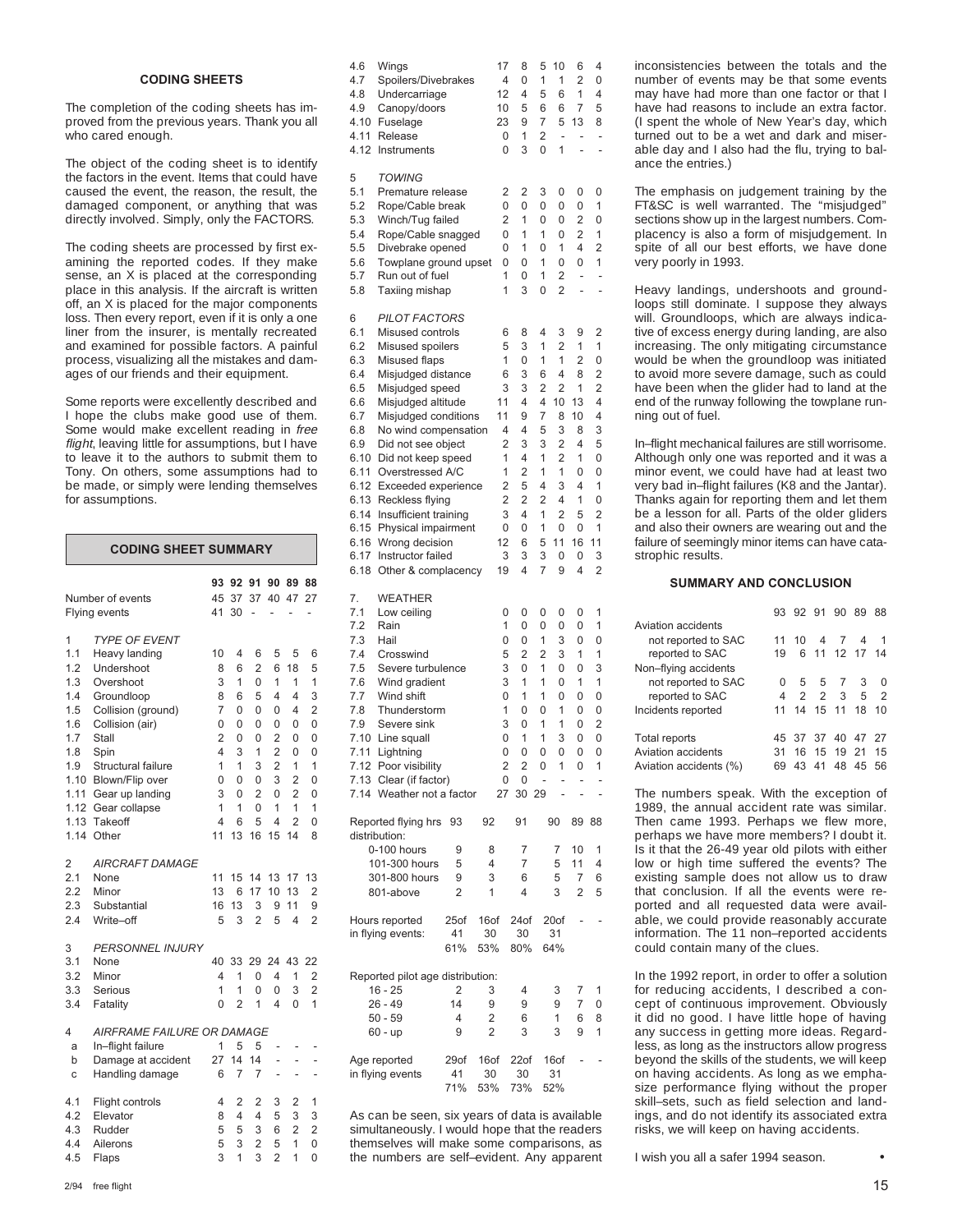# **hangar flying** LETTERS & OPINIONS from page 5

## **AFTER THE CRASH**

## the Hope Mountain accident from the pilot's perspective

## **Christine Gaunt**, Vancouver Soaring Association

"You must have been so scared!" This was the first response elicited from people when they learned that I had spent a cool October night 3100 feet up the side of a mountain. The fact that I destroyed a \$35,000 Grob to get to that point wasn't their first concern, although it certainly was mine. Other friends have wondered what went through my mind that night.

The first thought was simple, absolute astonishment. It was hard to comprehend that at one moment I was soaring through the air in the clear sunlight and several seconds later I was crash-ing through 100 foot high fir trees with the pungent smell of broken pine and burning fibreglass about me. Then came the eerie silence broken by the everyday chatter of pilots on the radio who now seemed a whole world away to me. I just couldn't believe that what I saw was true. I was sit-ting in my undamaged cockpit on a slope of about 40° with one wing up and one wing down the slope. The wings were pocked with dents and gashes, each wing held in place by two trees, one on each side of the wing. Turning my head to the left, I could just see the rudder and tail boom bent at a grotesque angle. And still I could hear people on the radio calling in, oblivious to my current predicament.

I realized at some point that I was unhurt, although I hadn't ruled out some slow internal bleeding. A worse thought hit me after that — I would have to call the glider club ground station and tell them that I had crashed. That was actually one of the hardest things I've ever had to do. All of you perfectionists out there will understand how humiliating it is to admit that you can't always maintain the ideal that you would like to. So I did the dirty deed, and an onslaught of voices hailed me over the radio. I was sure that a flurry of activity would be starting on the ground, but from where I sat the world was very still and very quiet. I had more than enough solitude to enable me to go over and over again in my mind what it was that caused the crash. I spent a long time at this but met with limited success. My thoughts were broken by a towplane trying to locate me (although they couldn't see me) and later a helicopter (which did, barely). I sat in the cockpit for two hours as I was concerned that the glider might dislodge and slide further down the mountain if I tried to exit.

Meanwhile, the ground crew was busy making a care package for me among other things, as they didn't know if I would be spending the night on the mountain (I had gone down at 5 pm). As it turned out, I did. Somewhere around 6:30 a helicopter came to lower the package to me. Unfortunately this meant that I had to jettison the canopy (which I could not get back on) to get out as there was a five foot drop to the left and I didn't want to dislodge the glider by getting out that way. After a few attempts, I got the package off the line. I then hauled both the package and my chute 50 feet up the slope where I found a semi–flat place to lay down. (In case anyone is wondering, parachutes are not the most comfortable things to sleep on.) I greatly appreciated everything which was sent up to me which included a sleeping bag, water, food, hot soup, a portable radio, a flashlight and warm clothing (I was wearing shorts and a T–shirt).

I crawled into the sleeping bag, put on the clothes and started to eat. I felt quite upset at this point as I was tired and overwhelmed. I also thought about bears while I was eating and hoped that they wouldn't normally find food at this elevation. I managed to get to sleep around 9:30. I knew that the helicopter from Search & Rescue had arrived around 8 pm, but it had been dark since 7 and they didn't attempt to retrieve me. I slept until midnight when I awoke to sounds like cats fighting. This made me wonder if there were any mountain lions in the vicinity which bothered me a while. I decided not to worry about it though — I would take care of the situation if it presented itself. But being woken up got me thinking of the accident again and I laid awake for an hour or so pondering it. I finally managed to get to sleep again until about 6:30.

The Search & Rescue helicopter was in the air just before 7 the next morning and my extraction from the mountain side was relatively painless, except for being dragged up the side of a dead pine tree. This produced the worst injuries that I had received during the whole fiasco (two to three inch scratches on my leg and neck). I was deposited safely back at Hope airport and shortly after got to go home. All and all I was very fortunate that everything which could have gone right in this instance did. I know of others who have not been so lucky. •

We must all acknowledge that flying at higher altitudes has significant risks and must be approached with respect. The symptoms of hypoxia — including confusion, tunnel vision, impaired judgement, euphoria and incoordination — have been experienced by more than one pilot at Cowley. Simply having oxygen "on–board" is not helpful if the tank is empty, if the valve is not opened, the connections have not been tested, and, importantly, if the published safety orders are not respected.

We don't want to turn Cowley into something with so many do's and don'ts that it takes all the enjoyment away from our great sport. But Cowley is different and does put more demands on our flying skills as well as our knowledge of the appropriate regulations. We only ask that pilots at Cowley come prepared with a realistic self–assessment of their own capabilities as well as a knowledge of the appropriate regulations and procedures. As one of Canada's premier soaring sites it's too valuable to lose. We all (not just Alberta pilots) have a responsibility to ensure we don't jeopardize our access to this great site.

## **Marty Slater**,

president, Alberta Soaring Council

## **SCORING RULES OUT OF HAND**

I am always amazed at the "lawyering" that goes on at National contests when it comes to reaching the fringes of existing scoring based results. Since I, a long time ago, have given up on flying in the current competition environment as I'm sure many others have done too, I would like to touch on some points with which I have problems.

Having been involved in competitive bicycling, I come from a sports environment where the winner is the one who crosses the line first and, I'm sure, that is the case with most competitive sports. Not so with soaring, where, over the years more and more rules of exception have dominated scoring results based on such things as:

- number of finishers
- starting time<br>• distance ach
- distance achieved
- time achieved
	- aircraft type (wingspan, flaps, etc)
- all–up weight

I'm sure I could go one and list more items, such as is the pilot high or low time, male or female, a member of FAI or not, has prostitis or menopause, etc. etc. etc. ad nauseam!

I don't mind flying against another bunch of competitors if the purpose leads to establishing the best overall pilot, not only as the fastest or furthest, but also the best navigator (without use of GPS or Loran), the best displayer of airmanship and a good sport all around. The sport is presently obsessed by speed alone.

What I object to is that as soon as we have established that a specific task will be flown, all kinds of whereases and wherewithalls, inclusions and exclusions etc. start coming into play. The principle of "keep it simple, stupid!"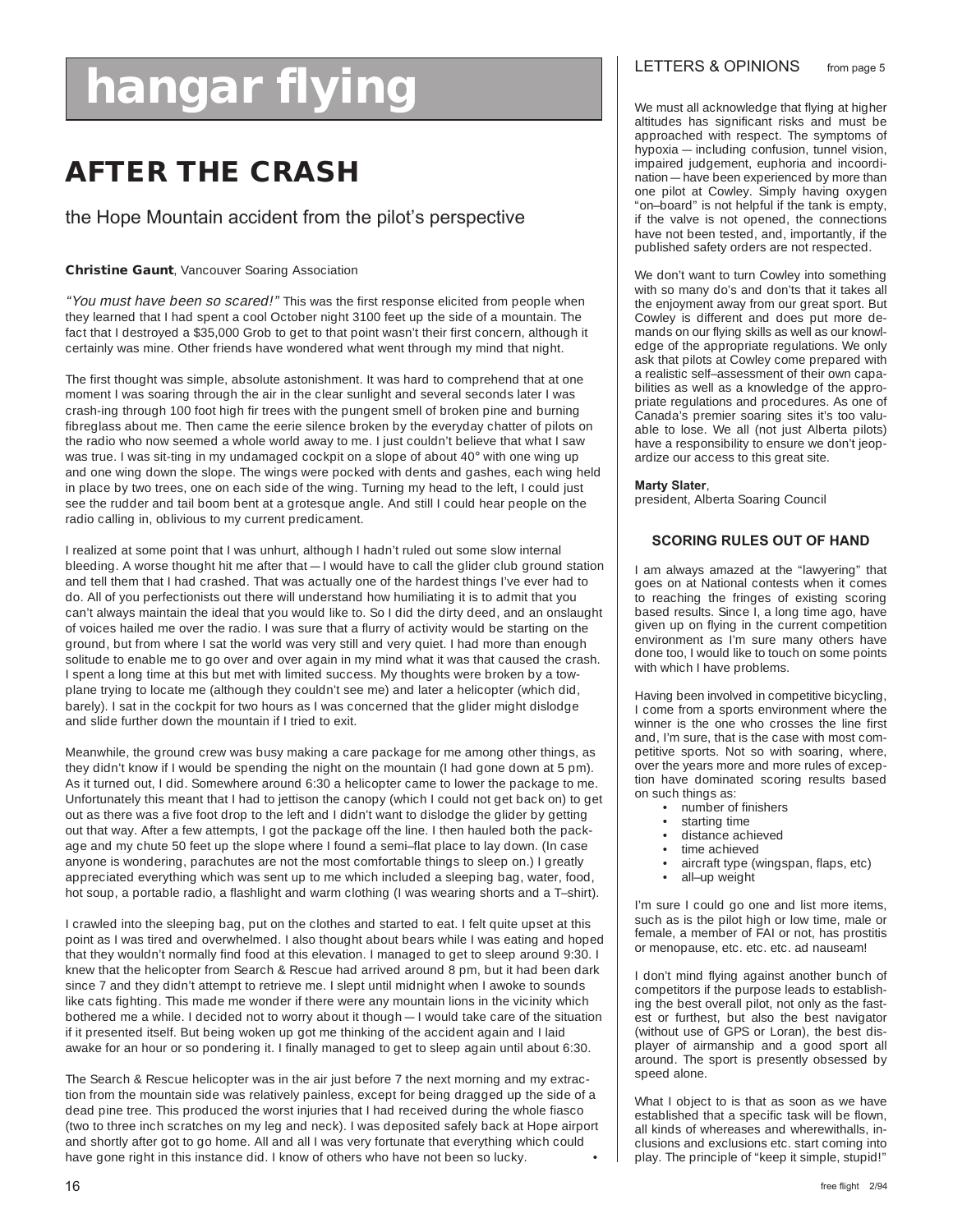is being completely disregarded and replaced  $\parallel$  BIRD FLIGHT continued from page 10 by the creation of another bunch of rules by elitist experts whose sole purpose is to computerize the complexities of scoring and then end up defending the (previously) agreed rules before the other group of elitists who feel that by challenging the rules, they may find a weakness in the other elite group so as to gain winning points for a flight that did not meet the original requirement in the first place, ie. a closed speed circuit where the greater speed over the greater distance wins.

To argue that greater distance can ever win over a lesser but completed task, is contrary to the intent of the flight. Either you score on distance when the task is for distance or the score is made on the basis of speed for a closed circuit speed task, to start mixing the two leaves a situation of "lawyering" as we witness with great regularity on our competition scene.

If we do want to weight scoring results, then it must be on the basis of the task's intention. To illustrate, I have prepared points for the task results illustrated on page 21 of free flight 1/94. I have given separate scores for distance, speed, and introduced a new distance points factor by adding or subtracting one point per kilometre for distance over or under the average distance flown on the task (to allow for the soaring conditions of the day, not forgetting that every pilot has the same opportunity at a "kick at the can" when it comes to the "luck factor").

|                | Dist<br>(km) | dist<br>pts | speed<br>(km/h) | pts  | spd diff fm total<br>davg | pts  |
|----------------|--------------|-------------|-----------------|------|---------------------------|------|
| CJ.            | 161.3        | 812         | 80.7            | 1000 | 2.5                       | 1815 |
| MZ.            | 153.3        | 771         | 76.6            | 950  | $-5.5$                    | 1716 |
| A <sub>1</sub> | 198.6        | 1000        | 0.0             | O    | 39.8                      | 1040 |
| 2W             | 183.1        | 922         | 0.0             | O    | 24.3                      | 946  |
| <b>PM</b>      | 976          | 491         | 48.8            | 605  | $-61.2$                   | 1031 |
|                |              |             |                 |      |                           |      |

average distance flown (davg) = 158.8 km

The above scores show the results as they should be, in keeping with the principle of greater points gained by completed versus uncompleted tasks.

Nothing shows this more clearly than the score achieved by "PM" who completed the task and received a greater reward for finishing over "2W" who flew a much longer distance but did not finish. It can be argued that "2W" gambled and lost, and that's part of the pilot's responsibility for his actions. "A1" did receive some advantage from the maximum distance he flew, but only because of his great variation over the average distance achieved.

No matter how one slices the salami, in any sport there are those who gamble and lose. so it is in soaring as well and the responsibility lies purely and simply with the pilot.

If we must progress, let's do it by keeping the original intent for the competitive side of our sport in mind and not "gum it up" by adding more and more fine print to the point where guys like me prefer to fly on our own terms and yet produce some pretty fancy results all to the benefit of soaring achievements in this part of the world.

## **John Bisscheroux**

Montreal Soaring Council

adjusting its circle by watching its neighbours. Between thermals, a stork flock just keeps going in the direction it wants to go, regardless of the appearance of the sky.

One day over the Serengeti plains, I was following a flock of storks in the ASK–14, as they plodded exasperatingly across an obvious dead patch, steadily losing height. Eventually I lost patience, turned 90 degrees and moved across to a growing cumulus cloud, half a mile from their original track. No sooner was I centered under it when the storks, who were also watching me, came streaming in and wound into the core below me. I got to cloudbase first, pulled the spoilers, and continued circling, waiting to see what the storks would do. The whole flock spiralled up the middle of my circle, and disappeared into cloud. I saw storks do this on several occasions, and sometimes I found them again, skimming along in and out of cloudbase. I suspect that they always break off the climb as soon as they lose sight of the ground, but I never did find out for certain whether they sometimes make serious cloud climbs. They do not have gyros, but possibly they could stay the right way up by using their magnetic sense, like a Bohli compass, and maintain contact with each other by calling.

## How big can a bird be?

If you scale a bird up, the power required to fly increases more steeply than that available from the muscles. Bigger birds do not have relatively bigger muscles, so the bigger the bird, the less power it has to spare. There is an upper limit to the body mass, above which flight by muscle power is not possible at all. Various kinds of vultures, storks, cranes, pelicans and albatrosses, which get into the 10– 12 kilograms range, show obvious signs of struggling in flapping flight.

The Andean condor and its nearly extinct cousin the California condor, are similar in appearance to the African vultures, but even bigger. Actually they are more closely related to storks than the Old World vultures, but have "converged", as zoologists say, on the same body plan. Condors use the slope lift along the cliffs in places like the Paracas Peninsula in Peru to scavenge along the beaches for such tidbits as seal afterbirths. If startled, they are capable of taking off from the beach, but would only do that in an emergency. They much prefer to use their wings and claws to scramble up the cliff face, until high enough to launch into the slope lift, then work their way back up to the top. Above the cliffs proper are steep slopes of loose sand, and along those the condors soar, in and out of the

gullies, round the corner from the windward face as far as they dare into the horrendous turbulence where the wind is blowing along the cliff. Sometimes they get it wrong and splat into the hillside in a shower of sand. I climbed a slope where I saw this happen and found it was covered with huge, three–toed dinosaur–like footprints, all leading uphill and ending in a scrape mark where the condor had launched itself off again. Condors apparently do not breed on the coastal cliffs, but come down there to forage, from their nests high in the Andes, which involves thermalling 100 kilometres or so across the coastal desert.

## The mystery of whooper swans

All very big birds soar — except for swans. A big male whooper swan can weigh up to 13.5 kilograms, which is on or near the record for any kind of bird that can still fly. Whoopers apparently do not soar, and what is more, they have a regular migration route, breeding in Iceland, and wintering in Scotland and Ireland. One of the most intriguing of all anecdotes about bird flight came from an airline pilot in December 1967, who was off the Hebrides at 27,000 feet, when he saw a flock of whoopers, which were subsequently tracked by radar as they descended to the coast of Northern Ireland. Oxygen is not so much of a problem as it might seem, as bird lungs work in a different way from ours, and are much better at extracting oxygen from thin air — but how did the swans get up there? Whooper swans do not have what you would call a lively takeoff and climb performance, especially when loaded up with fuel for migration. They make detours around trees and are always crashing into power wires. Wave perhaps? No bird (not even a condor) has been seen wave soaring high above terrain, but on the other hand there is plenty of wave about in that part of the world, especially in spring and autumn.

Try to imagine the swan's problem, as it would appear to a glider pilot. You contact wave after a somewhat marginal takeoff in your overloaded, underpowered motorglider. Then, making the best of your 20:1 glide ratio, you claw your way to 27,000 feet over the Highlands. Problem solved. All you have to do now is start up the engine, and off you go to — Iceland? That is nearly 900 kilometres away! I did it once in a Cessna 182, and I had to refuel in the Faroes. All I can tell you is that hundreds of whoopers make the return trip safely every year, and they are not usually seen in Shetland or the Faroes at migration time, so they presumably fly directly across the open Atlantic. I do not know how they do it. I am inclined to think that they must know something that we don't — but what could it possibly be?

Colin Pennycuick learned to fly with the Oxford University Air Squadron in 1952, and took up gliding in 1958. He began research work on bird flight at about the same time, and has continued and combined both activities ever since. He built a tilting wind tunnel at Bristol in the 1960s and trained pigeons to fly in it, then spent the1968–73 in Kenya and Tanzania, where he developed the use of a Schleicher ASK–14 motorglider as a platform for observing soaring birds. He also acquired a Piper Super–Cruiser, in which he travelled widely in East Africa. He flew this aircraft back to England in 1973, and later used it in a study of migrating cranes in southern Sweden. As Maytag Professor of Ornithology at the University of Miami from 1983–92, he used a DG–400 to observe soaring birds in Florida and elsewhere in the USA. Last year he returned to Bristol. His book, "Bird Flight Performance" (Oxford University Press, 1989) covers both soaring and flapping flight, and is the definitive text on the subject.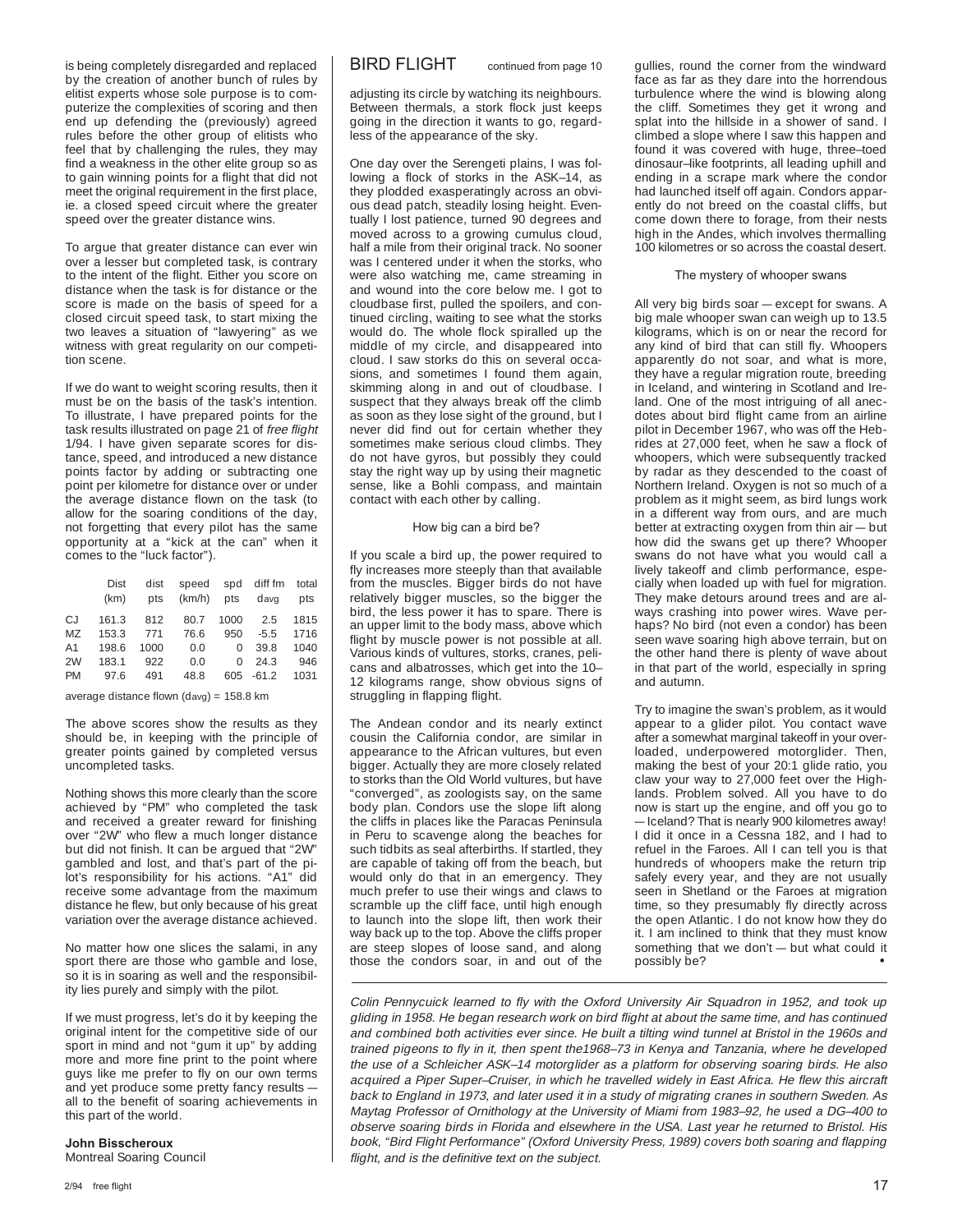## **FAI badges**

## **Walter Weir** 24 Holliday Drive Whitby, ON L1P 1E6 (905) 668-9976 H

The following Badges and Badge legs were recorded in the Canadian Soaring Register during the period 1 January to 17 March 1994.

|                                              | <b>GOLD ALTITUDE</b><br>Mike Cook<br>Martin Lacasse<br>Bryan Swansburg<br>James Bucknall                                                  | Rocky Mtn<br>Gatineau<br>Gatineau                 | 4450 m<br>4100 m<br>3400 m<br>4660 m | K <sub>5</sub><br>Jantar Std<br>Grob 102<br>ASW-20B                                                                                              | Cowley, AB<br>Sugarbush, VT<br>Minden, NV<br>Sugarbush, VT                        |
|----------------------------------------------|-------------------------------------------------------------------------------------------------------------------------------------------|---------------------------------------------------|--------------------------------------|--------------------------------------------------------------------------------------------------------------------------------------------------|-----------------------------------------------------------------------------------|
|                                              | <b>SILVER DISTANCE</b><br>Mark Newcombe                                                                                                   | <b>SOSA</b>                                       | 63 km                                | $1 - 26$                                                                                                                                         | Rockton, ON                                                                       |
|                                              | <b>SILVER ALTITUDE</b><br>Bryan Swansburg<br>Robert Montreuil                                                                             | Rideau                                            | 3400 m<br>1200 m                     | Grob 102<br>$1 - 34$                                                                                                                             | Minden, NV<br>Seminole Lake, FL                                                   |
|                                              | <b>SILVER DURATION</b><br>Karoly Zsebok<br>Robert Montreuil                                                                               | London<br>Rideau                                  | 5:01<br>5:16                         | Skylark 2<br>$1 - 34$                                                                                                                            | Embro, ON<br>Seminole Lake, FL                                                    |
|                                              | <b>C BADGE</b>                                                                                                                            |                                                   |                                      |                                                                                                                                                  |                                                                                   |
| 2413<br>2414<br>2415<br>2416<br>2417<br>2418 | 2412 Karoly Zsebok<br><b>Alain Demers</b><br>Marc-Francois Bernier, Quebec<br>Simon Fleury<br>Joseph Ford<br>Mike Cook<br>Bryan Swansburg | London<br>Quebec<br>Quebec<br>Quebec<br>Rocky Mtn | 5:01<br>1:22<br>1:43<br>1:18<br>1:55 | Skylark 2<br>Blanik L13<br>$1 - 26$<br>Blanik L13<br>Blanik L13<br>gold height - did not apply for C<br>gold/silver height - did not apply for C | Embro, ON<br>St Raymond, PQ<br>St Raymond, PQ<br>St Raymond, PQ<br>St Raymond, PQ |
| 2419<br>2420                                 | Kateri Belanger<br>Robert Montreuil                                                                                                       | Champlain<br>Rideau                               | 1:19<br>5:16                         | $1 - 26$<br>$1 - 34$                                                                                                                             | St Dominique, PQ<br>Seminole Lake, FL                                             |

## **FAI records**

## **Dave Hennigar** 404 Moray Street Winnipeg, MB R3J 3A5 (204) 837-1585 H

The following records are being claimed:

**400 km triangle speed** – Open (not FAI), citizens, 119.7 km/h, 25 Jan 94, Charles Yeates, Lak–12, VH–XQR. Flown from Waikerie, Australia with turnpoints of Pinnaroo silo and Cullullcraine road junction. Surpasses previous citizens record of 111.8 km/h by Walter Weir in 1990.

**200 km triangle speed** – Open (not FAI), citizens, 116.3 km/h, 21 Feb 94, Charles Yeates, Lak–12, VH–XQR. Flown from Waikerie, Australia with turnpoints of Alawoona silo and Yamba roadhouse. The current territorial record is 110.6 km/h set by John Firth in 1984.

Charles says: During my nine week visit to Australia the weather was useable enough to give me 177 hours of flying in a new Lak–12. This 20.5m sailplane is built in Latvia and can carry 190 litres of ballast (418 lbs), giving it a best L/D of 48:1 at 115 km/h. It looks like an ASW–17 brought up to date and the handling qualities are very nice. The price is perhaps the best item — I estimate that the landed price in Canada, taxes paid and with a computer/GPS and trailer added here would be about \$41,000. While not a competitor for a Nimbus 4, it has great performance for the price! The 200 km flight took place under the first good cu I had seen in three weeks which averaged 6–7 knots with bases at 7800–8500 ft agl! The weather here quickly turns the Oz experience into the Dream Time.

## **More goodies for Charlie**

The SAC Board of Directors selected "Simply Flying to Never– Never Land" as the best story to appear in free flight in 1993 by a Canadian author. He was awarded a certificate which was presented at the SAC Awards Banquet.



## A Record Of Excellence

"Aviation insurance is one of the many specialties at which Sedgwick excels, and our aviation insurance specialists devote 100% of their efforts towards aviation insurance."

Our record of excellence speaks for itself.

## Sedgwick

International Insurance Brokers, Actuaries, Consultants and Administrators. (416) 361-6770, fax (416) 361-6743

Offices across Canada and affiliates around the world as part of the Sedgwick Group

# **Coming Events**

- 6 Apr **Toronto Glider Pilot Ground School**, spring session, Weds evenings 7-10 pm for 8 weeks. Contact the school at (416) 395-3160 for registration info, or Ulf Boehlau (905) 884-3166.
- 4-8 Jul **"Un-Nationals" Novice Soaring Contest**, with realistic handicapping for lower performance sailplanes. Pendleton, ON hosted by GGC. Contacts: R Officer (613) 824-1174, G Lockhard (613) 692-3622.
- 5-14 Jul **Canadian National Soaring Competition**, SOSA. Contest manager will be Ed Hollestelle, (519) 461-1464 (H), (519) 455-3316 (W).
- 25-29 Jul **MSC Soaring Contest** for sport & club sailplanes. Contact Gilles Séguin (514) 377-5737.
- 27-28 Aug **Tillsonburg Air Show**, airport just north of Tillsonburg, ON on Hwy 19. Over 100 exhibitors, aircraft, balloons, classic cars, trucks. Shuttle bus service, RV parking. Contact (519) 842-9805.

## **SOUTHERRY COMMITTEE**

At the SAC AGM held on 6 March, a committee was formed to handle all aspects of the upcoming 50th anniversary of SAC. This committee will liaise with the Board of Directors. SAC members are asked to send their ideas, etc. to either of the following:

| Chairman: Ed Hollestelle Jr<br>152 Bonaventure | member: Paul Moggach<br>3333 Mainsail Crescent |
|------------------------------------------------|------------------------------------------------|
| London, ON N5V 4S7<br>(519) 451-6282           | Mississauga, ON L5L 1H3<br>(905) 607-4109      |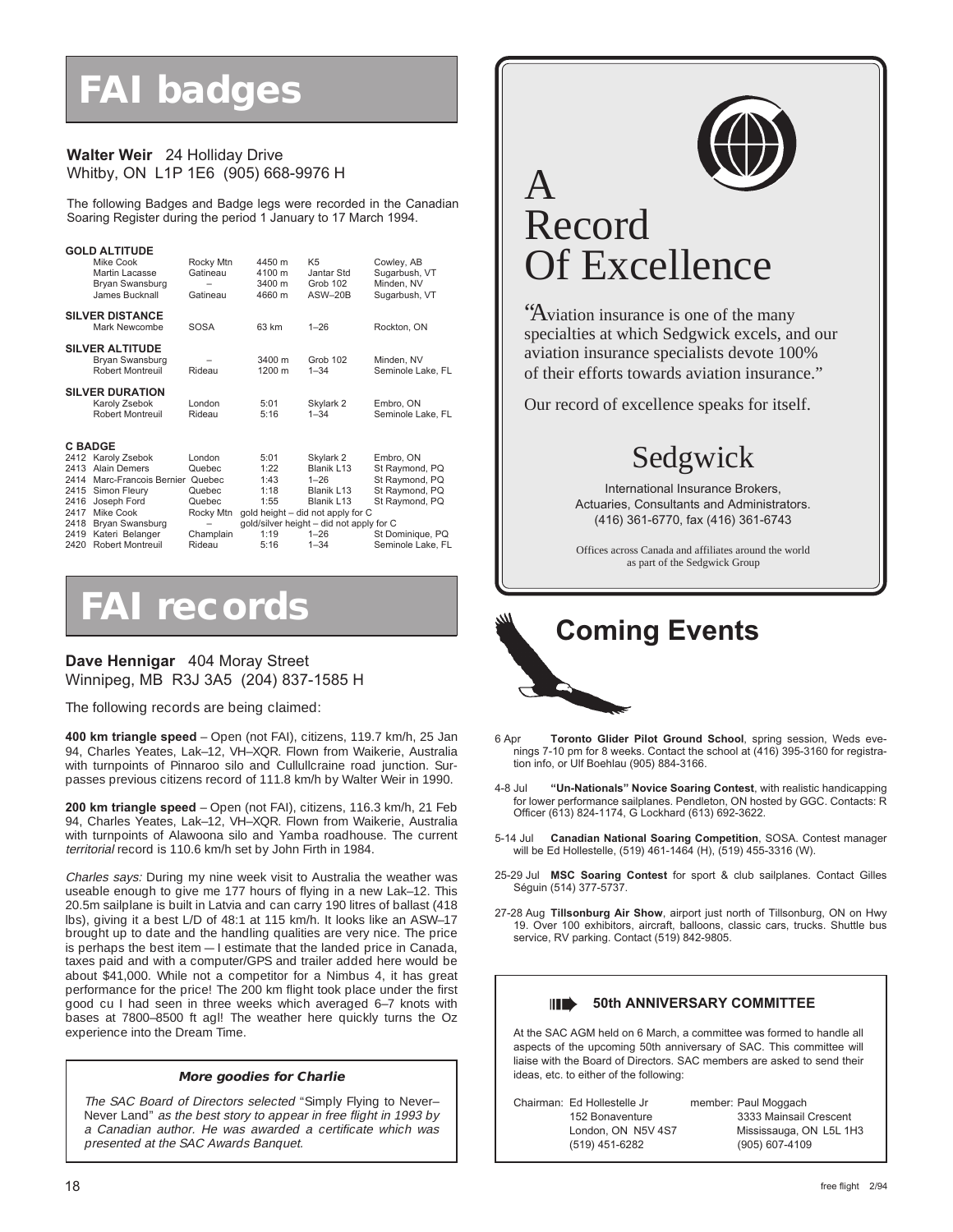## **Trading Post**

## **SINGLE SEAT**

**1–26C**, C–FRSD, 1965, no damage, 2200h, condition 7/10 inside & out, always hangared. \$7000. CVVQ c/o Claude Rousseau (418) 875-4395.

**1–26C**, C–GNYB, 1260h, basic instruments, no trailer. \$6000 obo. MSC club ship. Call O. Maranta (613) 678-5197.

**Tern**, 1971 wood homebuilt, 30:1 performance, comes with encl metal trailer, chute, and radio. \$5000 OBO. Chris Gadsby (403) 283-2411.

**Ka6CR**, C–FURK, 1070h, fuselage refinished in 1993 incl new canopy. O2, Becker radio, Winter barograph, Security chute, encl metal trailer. Very clean aircraft, well maintained. \$10,000. Call Jerry Vesely (403) 625-3155 work, 625-3871 home.

**Ka6CR-PE**,C–GJUA, #6310 954h. Better L/D than CR with the pendulum style elevator. Standard instruments, 2 varios (one with audio), 8 day clock, G– meter, encl wood trailer. \$9200 obo. Call Joseph (519) 354-4206 (Chatham, ON)

**HP11A**, new instruments, O2, Security 150 chute, 720 chan radio, new Schreder trailer. \$12,500. Horst Dahlem, (306) 955-0179.

**HP11A**, C–FUKB, 518 h, standard instruments, CB radio, open trailer available. Highest performance for your \$, has done gold and diamond flights. For quick sale as is, the first person with a reasonable offer will be flying this spring – after spring with fresh inspection, \$10,900. Bob Patterson (905) 457-5238, 9 to 9.

**Monerai**, C–GRHG, less than 30 hours, standard instruments, radio, tinted canopy, new encl alum trailer. Easy to fly, good XC beginner ship. \$4500. Mark Brown, Winnipeg (204) 895-2929.

**RS–15**, C–GPKH, estate sale – trailer, instruments, chute. Contact Ed Hollestelle (519) 455-3316 (B), or Chris Eaves (519) 452-1240 (B)

**RS–15,** C–GPHZ, only 485h, one of the finest looking RS–15s flying in Canada. Won the 1993 Nationals Open class (handicapped). Winter audio vario and basic instruments, Niagara chute, ballast capable, Schreder trailer. Will deliver anywhere in Canada. Great bang–for–the–buck with 38:1 performance. Whole lot (except delivery) \$15,500. Dave Mercer (403) 594-0199.

**Astir CS**, C-FIUR, formerly N-127SS, 545 h, never damaged, excellent condition, Ball vario with audio netto/cruise, 720 chan hand-held radio, aluminum enclosed trailer. Marc Gallanter (416) 848-7900 or (613) 224-3255 any time.

**Glasflügel Mosquito**, 15m like new self–launching sailplane, 883 h, Rotax 501 engine, Terra radio, Cambridge, disc brakes, Pfeiffer trailer. Harry Miltner (509) 925-6214.

**Learning how to fly a glider can take 20 hours.**

**Learning when** *not* **to fly it can take a lifetime.**

## **TWO PLACE**

**2–22E**, G–FYPC, very good condition, annual May '93, no trailer. Excellent trainer, asking \$8000 obo. COSA, c/o Bob Leger (416) 668-5111.

**2–22E**, C–FACC, 1965, good condition. \$4500. Covered trailer (needs work), \$500 with glider only. Call Steve Patton, (604) 536-2819.

**2–33**, C–GXGX, 4100h, no damage, condition 7.5/ 10 inside & out, May '94 annual, always hangared. \$14,000. Claude Rousseau (418) 875-4395.

**2-33A**, C-FARD, 1974, 1850h, no damage, very good condition inside and out, always hangared, new fabric and paint, yellow with orange trim, open trailer, asking \$14,000. Roland Trudel (514) 835-3775

## **TOWPLANE**

**L–19**, 2000h TTSN, remanufactured in 1975, always hangared, clean, 8/10 condition inside & out, no damage, mogas STC, Continental 0-470-II-B, 700h SMOH by Continental (good cylinders). Sale includes a stripped, run-out 0-470-II (running in aircraft when stripped, run–out 0-470-II (running in aircraft when removed). \$55,000. CVVQ c/o Claude Rousseau (418) 875-4395.

**Murphy REBEL kit**, only \$17,850. This rugged, roomy, metal 3 seat STOL can be your next towplane. Use a Lycoming 0-320 or Subaru 160 hp engine and you can get better than factory performance with the cost advantage of doing your own maintenance. Also a great personal sportplane. Thrifty operation (3 gal/hr, 97 mph, 1000 ft/min on 80 hp! For info or demo flight call Bob Patterson (905) 457- 5238, 9am to 9pm, 22 Baronwood Court, Brampton, ON L6V 3H6.

## **free flight non–commercial advertising**

- Personal sailplane and sailplane equipment ads are free for SAC members, \$10 per insertion for non–members.
- Ad will run twice. If ad is to continue, notify editor for each additional two issues. Notify editor when item is sold.
- Normal maximum length is 6 lines. Ads are subject to editing if space is limited.
- Send ad to editor, NOT to National Office.

## **MISCELLANEOUS**

**Rico Vario**, with netto, like new, \$350. Carol King (514) 672-9220 (H), (514) 289-4154 (B).

**Wanted** - Radair 10s radios in working cond or for parts. Pierre Bertrand (514) 421-6373 (collect ok).

**Parachutes**, three Cu Nim club military chutes, \$250 each. Dave Fowlow (403) 289-9477 (H).

**Wanted** – Parachute, thinback style. Also will trade electronic Ball vario for a mechanical vario. Mike Cook (604) 427-5471.

**Wanted – Standard Class sailplane to fly at the 1994 Nationals.** Experienced BC pilot willing to beg, borrow, or even rent a suitable ship as the distance prohibits bringing my own. Required from 2-15 July. Call Nick Pfeiffer (604) 850-9345.

**SOARING** — the journal of the Soaring Society of America. International subscriptions \$US35 second class. Box E, Hobbs, NM 88241 (505) 392-1177.

**SOARING PILOT** — bimonthly soaring news, views, and safety features from Knauff & Grove Publishers. New large format. \$US20, add \$8 for first class/foreign postage. Box 1145, Frederick, MD 21702-0145 USA.

**NEW ZEALAND GLIDING KIWI** — the official publication for the 1995 World Gliding Championships at Omarama and the bi–monthly journal of the N.Z. Gliding Association. Editor, John Roake. \$US25/year. N.Z. Gliding Kiwi, Private Bag, Tauranga, N.Z.

**SAILPLANE & GLIDING** — the only authoritative British magazine devoted entirely to gliding. 52 pp, bi-monthly, and plenty of colour. Cdn. agent: T.R. Beasley, Box 169, L'Orignal, ON K0B 1K0 or to BGA, Kimberley House, Vaughan Way, Leicester, LE1 4SG, England. £15.50 per annum (US\$30) or US\$40 air.

**AUSTRALIAN GLIDING** — the journal of the Gliding Federation of Australia. Published monthly. \$A40.50 surface mail, \$A55 airmail per annum. Payable on an Australian bank, international money order, Visa, Mastercard. (No US\$ personal checks.) Box 1650, GPO, Adelaide, South Australia 5001.

## **SUPPLIERS**

## **REPAIRS & MAINT.**

**Sunaero Aviation.** Glider repairs in fibreglass, wood, & metal. Jerry Vesely, Box 1928, Claresholm, AB T0L 0T0 (403) 625-3155 (B), 625-2281 (F).

**XU Aviation Ltd.** Repairs in wood, metal and composites. C. Eaves (519) 452-1240 (B), 268-8973 (H).

## **INSTRUMENTS & OTHER STUFF**

**Variometers**, winglets, mylar seals — all products designed and built this side of the Atlantic! Peter Masak, Performance Engineering, Inc. tel (713) 431- 1795; fax (713) 431-2228.

**Variometer / Calculator.** Versatile pressure transducer and microprocessor based vario and final glide calculator. Canadian designed and produced. Skytronics, 45 Carmichael Court, Kanata ON K2K 1K1. (613) 820-3751 or 592-0657.

**Firmal Electronics**. Cambridge variometers, L Nav and S Nav now both available with Global Positioning System (GPS) option. You need never be lost again! Write for list or phone John Firth, 542 Coronation Avenue, Ottawa K1G 0M4 (613) 731-6997.

**MZ Supplies**. CONFOR foam, Becker radios, most German soaring instruments. 1450 Goth Ave, Glou-cester, ON K1T 1E4 tel/fax (613) 523-2581.

## **SAILPLANE DEALERS**

**Lark.** Single, two place, motorglider and parts, Flite– Lite Inc. (gliders), (305) 472-5863, fax 473-1234.

**Schempp-Hirth.** Nimbus, Janus, Ventus, Discus. Al Schreiter, 3298 Lonefeather Cres, Mississauga, ON L4Y 3G5 (416) 625-0400 (H), 597-1999 (B).

**Schleicher.** ASK-21, 23, ASW-22, 24, ASH-25. Ulli Werneburg, 1450 Goth Avenue, Gloucester, ON K1T 1E4 (613) 523-2581.

**Schweizer parts.** Walter Chmela, (416) 221-3888 (B), 223-6487 (H), #203, 4750 Yonge Street, Willowdale ON M2N 5M6.

**Solaire Canada**. Ed Hollestelle (519) 455-3316 tel & fax. SZD–55–1, Krosno, PW–5, trailers, GPS, and other sailplane stuff.

## **MAGAZINES**